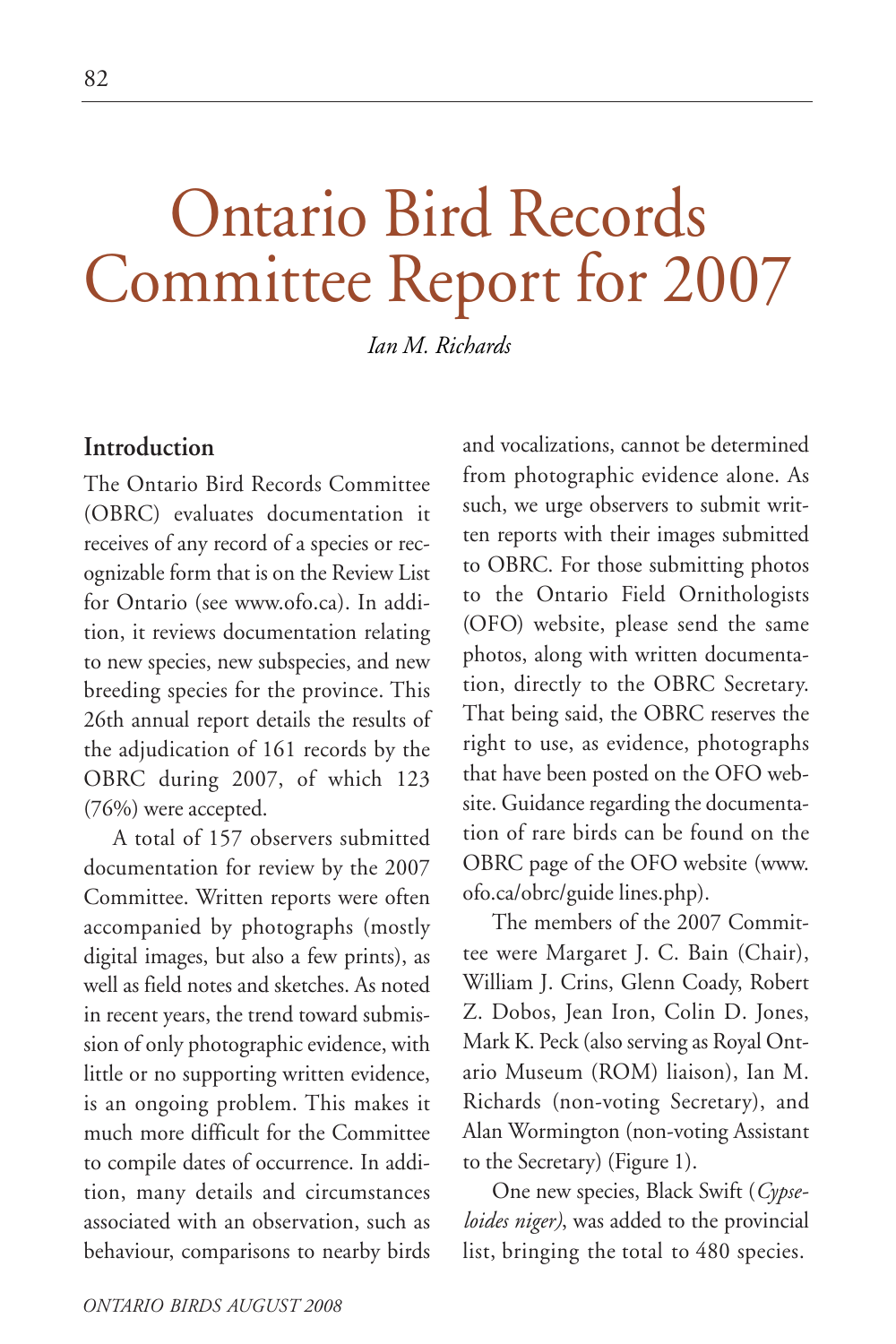

Figure 1. Ontario Bird Records Committee for 2007. Left to right, Mark Peck, Glenn Coady, Jean Iron, Rob Dobos, Margaret Bain, Bill Crins, Ian Richards, Colin Jones. *Photo: Alan Wormington.*

Northern Ontario had its first accepted record of Eurasian Collared-Dove (*Streptopelia decaocto*). Black Scoter (*Melanitta nigra*) was added as a new breeding species in Ontario. Also added to the breeding list for Ontario was Trumpeter Swan (*Cygnus buccinator*) since the introduced population is now considered to be established and self-sustaining, based on evidence published by Moser (2006) and Lumsden (2007, 2008). These two additions bring the number of breeding birds in Ontario to a total of 291 species.

# **Listing of Records**

In the following species accounts, the total number of accepted records is indicated by a single number in parentheses. Accepted records are arranged taxonomically by their English and scientific names following the Seventh Edition of the American Ornithologists' Union Checklist of North American Birds (AOU 1998) and subsequent supplements (42nd to 48th; see www.aou.org/ checklist/index. php3). Dates of occurrence,

number of birds, sex, plumage, and location are provided when known. Place names in italics refer to a county, regional municipality or district in Ontario; they also appear in colour. The plumage terminology used here follows that of Humphrey and Parkes (1959). For a detailed explanation of plumage and moult terminology, see Pittaway (2000). The names of all contributors of documentation are listed, while those contributors who are known to be the discoverers of the bird are also underlined. Additional discoverers of the bird are also listed (if known), even if they did not submit documentation. The OBRC file number is shown in parentheses at the end of each record.

The Committee attempts to verify documented information prior to the acceptance and publication of a record, but occasionally inaccuracies will occur. Anyone with pertinent information that would correct or strengthen a published record, such as dates of occurrence, number of birds, plumages, location,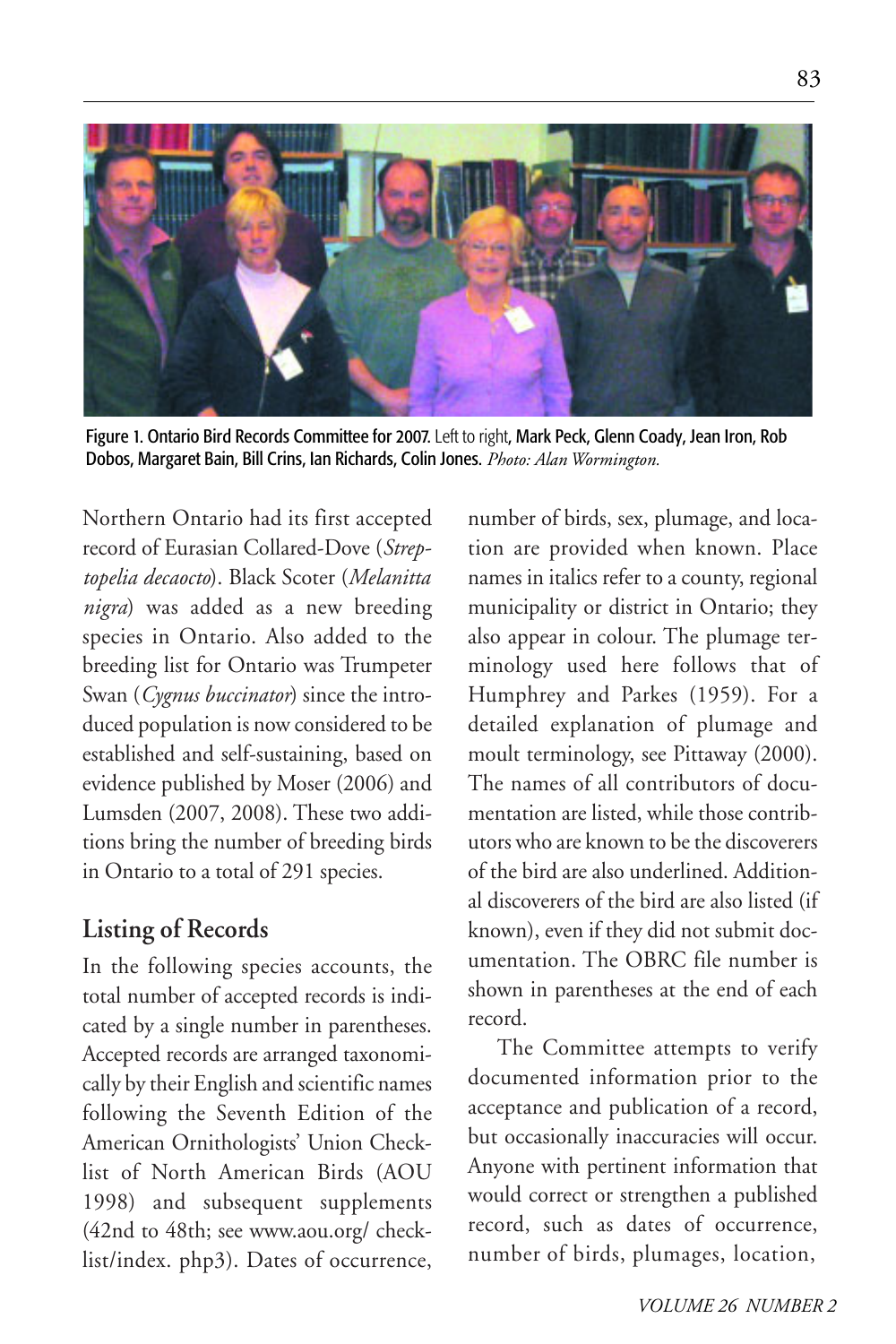discoverers, etc., is urged to communicate this to the Secretary. In addition, there may be dates quoted in other sources that differ from those listed by the OBRC — these discrepancies are corrected whenever possible.

All records that were not accepted because of uncertain identification or questionable origin are listed separately. Contributors of all "not accepted" reports receive a letter from the Chairperson explaining the reasons for the decision, along with copies of the comments written by voting members.

These reports, as well as documentation for all accepted records, are kept on permanent file at the ROM. A "not accepted" report can be reconsidered by the OBRC if new evidence, in the form of additional documentation, is submitted to the Committee for review. Researchers and other interested individuals are welcome to examine any of the filed reports at the ROM, by appointment only. Please contact Mark K. Peck, Department of Natural History, Royal Ontario Museum, 100 Queen's Park, Toronto, Ontario, M5S 2C6 (e-mail: markp@rom.on.ca or telephone 416- 586-5523).

# **Changes to the Review List**

In addition to Black Swift (new to southern Ontario) and Eurasian Collared-Dove (new to northern Ontario), the only change to the Review List is the addition of "Yellow-lored" Yellowthroated Warbler (*Dendroica dominica* *dominica*) as a recognized form for which the OBRC requests documentation of all sightings.

# **Acknowledgements**

The OBRC appreciates the efforts of the numerous observers who took the time to submit documentation of their observations of rare birds for consideration by the 2007 Committee. We also thank the following people who assisted the Committee in acquiring additional data and other material evidence that supplemented the information submitted directly by observers and Committee members, or by providing expert opinions on evidence submitted to the Committee: Kenneth F. Abraham, Jean Claude Bermond, Jon L. Dunn, Carolle Eady, Lisa Eddy, David H. Elder, Nicholas G. Escott, Manson Fleguel, Michel Gosselin, Kevin C.R. Kerr, Keith Lee, Paul E. Lehman, Stuart A. Mackenzie, Blake A. Mann, Ronald J. Pittaway, Gordon Pringle, Brian D. Ratcliff, Ron Ridout, Kayo J. Roy, Diane Salter, Louise Schmidt, Ted Schmidt, Emily Slavik, Roy B.H. Smith, Donald A. Sutherland, Ronald G. Tozer, Alice Van Zoeren, John M. Woodcock, and Doug Woods.

Ontbirds continues to be a useful source of information pertaining to rare birds that appear in the province; this listserve of the Ontario Field Ornithologists is moderated by Mark H. Cranford. In addition, the photographic pages on the OFO website, maintained in 2007 by Carol M. Horner, provide an excellent source of documentation for rarities. These sources of information make the Secretary's job of securing documentation much more efficient. During 2007, Alan Wormington, in his role as Assistant to the Secretary, provided valuable assistance in tracking down documentation for reports. I also wish to thank the members of the 2007 Committee for their support and assistance during the year.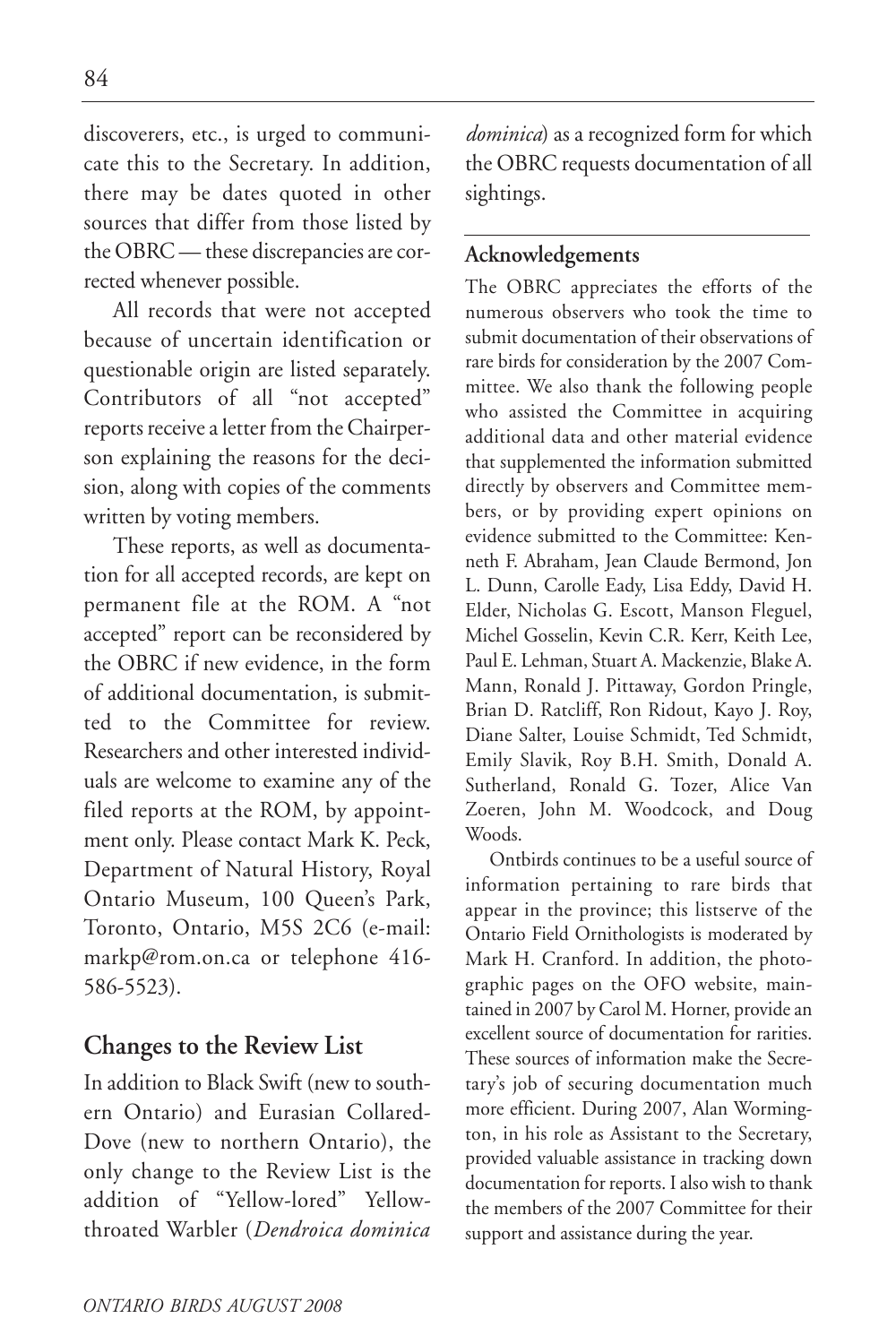# ACCEPTED RECORDS

#### **Ross's Goose** *Chen rossii* South Only Before 2007 (54**)**

2006 one juvenal or first basic, white morph, 17 October – 6 November, Kingston, *Frontenac* (Peg Hauschildt, found by Bruce E. Ripley; 2007-111) – photos on file. one definitive basic, white morph, 12 November, Elmstead, *Essex* (Robert A. Horvath; 2007-071) – photos on file. 2005 one definitive basic, white morph, 23 October – 20 November, Ottawa, *Ottawa*

# (Robert A. Bracken, Christina Lewis, found by Gerard Phillips; 2007-041).

#### **Mute Swan** *Cygnus olor* North Only (10)

- 2006 one definitive basic, June (exact date unknown) to circa 6 November, Oxdrift (June to September) and Dryden (6 October to circa 6 November), *Kenora* (Owen Vaughn; 2007-141) – photos on file.
- 2004 one definitive basic, 16 July, Attawapiskat River mouth, *Kenora* (Kenneth F. Abraham, also found by Carrie Sadowski, Derek Potter, Sarah Hagey; 2007-002).
- 1996 one definitive basic, 6 August, Black Currant River mouth, *Kenora* (Kenneth F. Abraham, also found by Brian Arquilla; 2007-001).

Details on the 1996 and 2004 *Kenora* records were published by Abraham and Ross (2005) in *Ontario Birds*.

#### **Garganey** *Anas querquedula* (4)

2006 one alternate, male, 5 May, Whitby and Oshawa, *Durham* (David B. Worthington, Glenn Coady, found by W. Dennis Barry; 2007-031).

With waterfowl species such as this, questions often arise regarding their origin. However, the Committee concluded that this record fit the previous pattern of accepted Garganey records in Ontario and northeastern North America: the bird was migrating with Blue-winged Teal in May, and only stayed for a brief period. Also, at present, there are no known feral populations of this species in eastern North America (Paul E. Lehman, pers. comm. to Margaret J.C. Bain). The previously accepted records for Ontario, all of single males, are 18-23 April 1993, Stafford Twp., *Renfrew* (Bain 1994), 12-15 May 1993, Pelee Island, *Essex* (Pittaway 1995), and 6-10 May 1995, Thunder Bay, *Thunder Bay* (Dobos 1996).

#### **"Eurasian" Green-winged Teal** *Anas crecca crecca* (3)

2006 one alternate, male, 7 May, Hillman Marsh, *Essex* (Brandon R. Holden, also found by Eric W. Holden; 2007-131) – photos on file.

The Eurasian form of the Green-winged Teal was formerly considered to be a separate species, the "Common Teal", which is casual in eastern North America including Ontario (AOU 1998). The previous accepted records of this subspecies are 30 March to 13 April 1991, Cranberry Marsh, *Durham* (Bain 1993), and 29 March 1998, Vinemount, *Hamilton* (Dobos 1999). There are numerous undocumented records for the province that are as yet unreviewed by the OBRC (for example, see Curry 2006).

#### **Harlequin Duck** *Histrionicus histrionicus* North Only (19)

2005 two adult females or juvenals/first basics, 15 October, Thunder Cape, *Thunder Bay*  (John M. Woodcock, also found by Maureen Woodcock, Mark Conboy, Allan G. Harris, Brian D. Ratcliff, Judith Read; 2007-032) – photo on file.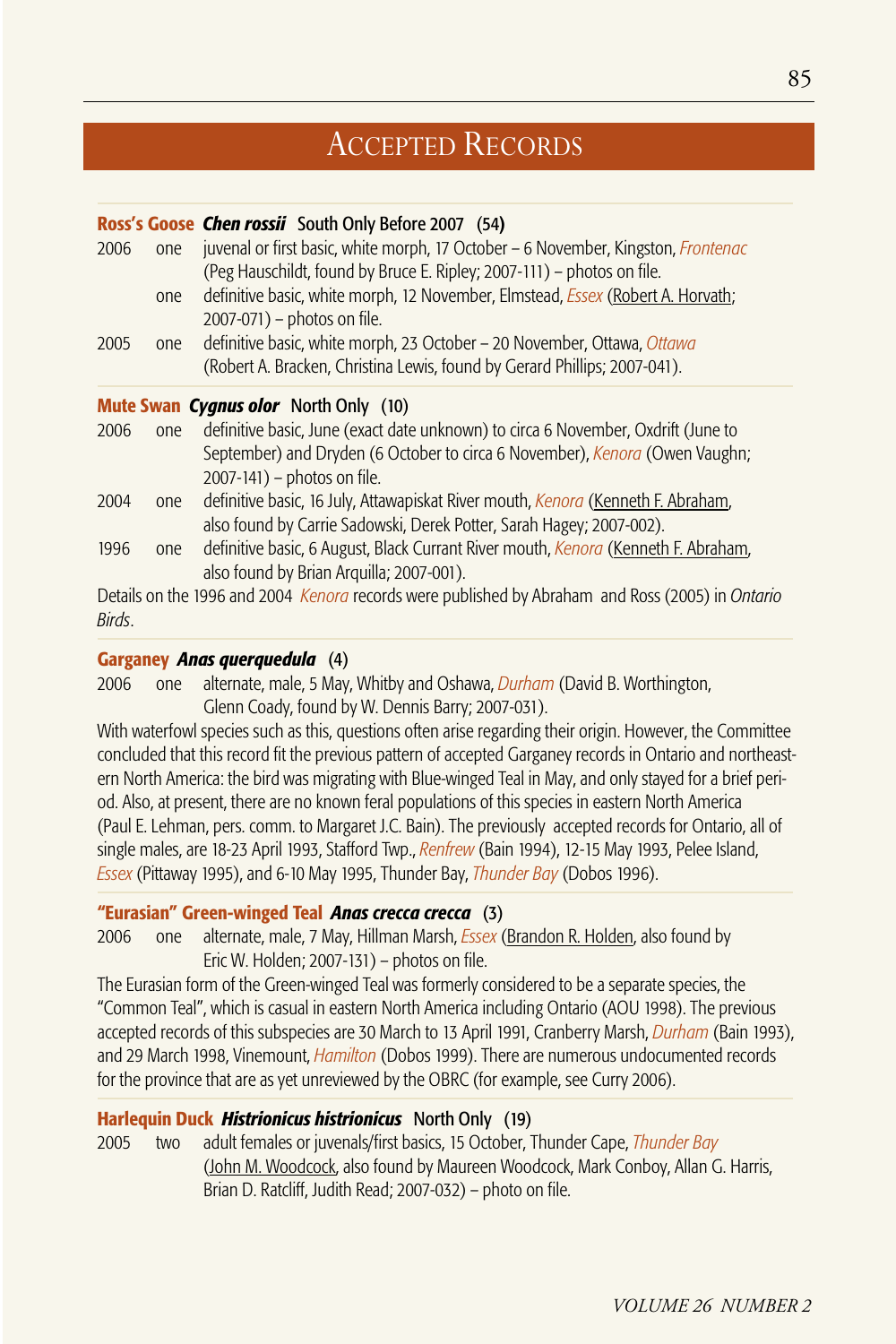#### **Black Scoter** *Melanitta nigra*

2006 female with brood of five, 25-26 July, Peawanuck, *Kenora* (Kenneth F. Abraham, Jean Hall-Armstrong, also found by Don Filliter, Brenda Hill; 2007-092) – photos on file.

Details of this first documented breeding record for the province can be found elsewhere in this issue (Abraham *et al.* 2008).

#### **Pacific Loon** *Gavia pacifica* South Only (38)

- 2007 one juvenal, 2-4 November, Oshawa, *Durham* (David B. Worthington, Margaret J.C. Bain; 2007-121).
	- one juvenal, 4 November, Grand Bend, *Lambton* (Blake A. Mann, also found by Maris P. Apse, Heather Anne Campbell, Richard Thornton, Michael J. Nelson; 2007-122).
	- one definitive basic, 2 December, Point Pelee National Park, *Essex* (Alan Wormington; 2007-142).
- 2006 one 5 May, Whitby, *Durham* (Margaret J.C. Bain, also found by Margaret Carney, W. Dennis Barry; 2007-003).
	- one definitive alternate, 14 May, Point Pelee National Park, *Essex* (Mark K. Peck, Brandon R. Holden, also found by Gerry Binsfeld, Glenn Coady; 2007-004) – photos on file.
	- one juvenal, 18 November, Point Pelee National Park, *Essex* (Brandon R. Holden; 2007-132).

#### **Eared Grebe** *Podiceps nigricollis* North Only (14)

- 2007 one alternate, 18 May, Rainy River, *Rainy River* (David H. Elder, also found by Laura Darby, Derek Thompson, John Van den Broeck; 2007-101).
	- one alternate, 18 May, Emo, *Rainy River* (David H. Elder, also found by Laura Darby, Derek Thompson, John Van den Broeck; 2007-102).

# **Western Grebe** *Aechmophorus occidentalis* (23)

2007 one pre-alternate molt, 10 March – 8 April, Toronto (Tommy Thompson Park), *Toronto* (Robert Kortright, Winnie Poon, Iain Fleming, John R. Carley, Rick Lauzon; 2007-114) – photos on file. one pre-alternate molt, 5-9 April, Bronte, *Halton* (Jean Iron, John Millman, found by Mark W. Jennings; 2007-151) – photos on file.

Initially it was thought that the Toronto bird was possibly a Clark's Grebe (*Aechmophorus clarkii)*, but continued observation and excellent photographs indicated that it was in fact a Western Grebe. The bird had probably overwintered on Lake Ontario, since the initial observation date of 10 March is considerably earlier than the earliest spring migrant recorded in Ontario — 27 March 1949 at Oshawa, *Durham* (Tozer and Richards 1974).

# **Western/Clark's Grebe** *Aechmophorus sp*. (6)

2006 one 5-6 September, Thunder Cape, *Thunder Bay* (John M. Woodcock, also found by Maureen Woodcock, David Jaffe, Eryn Bordes; 2007-042) – photo on file.

Figure 2. Western Grebe at Bronte, *Halton*, from 5-9 April 2007. *Photo: Jean Iron.*

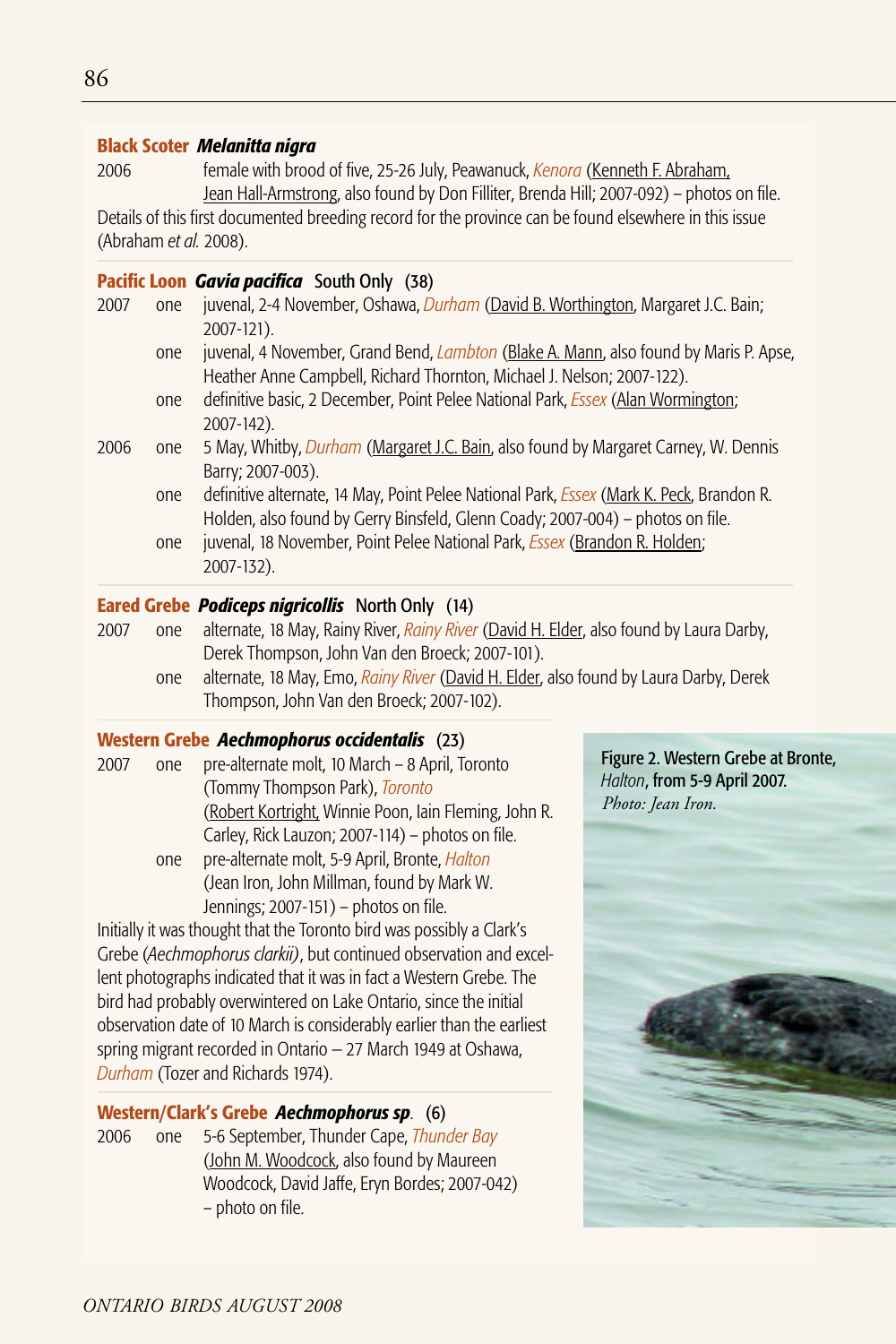87



Figure 3. Little Blue Heron in definitive alternate plumage at Hillman Marsh, *Essex,* on 6 June 2007. *Photo: Cherise Charron.*

# **Northern Gannet** *Morus bassanus* (36)

| 2007 | one  | juvenal, 2 December, Point Pelee National       |
|------|------|-------------------------------------------------|
|      |      | Park, <i>Essex</i> (Alan Wormington; 2007-143). |
| 2006 | one. | juvenal, 17 December, Bronte, <i>Halton</i> ,   |
|      |      | to Dundas Marsh, Hamilton                       |
|      |      | (Gavin R. Edmondstone, James S. Anderson;       |
|      |      | 2007-093).                                      |
|      |      |                                                 |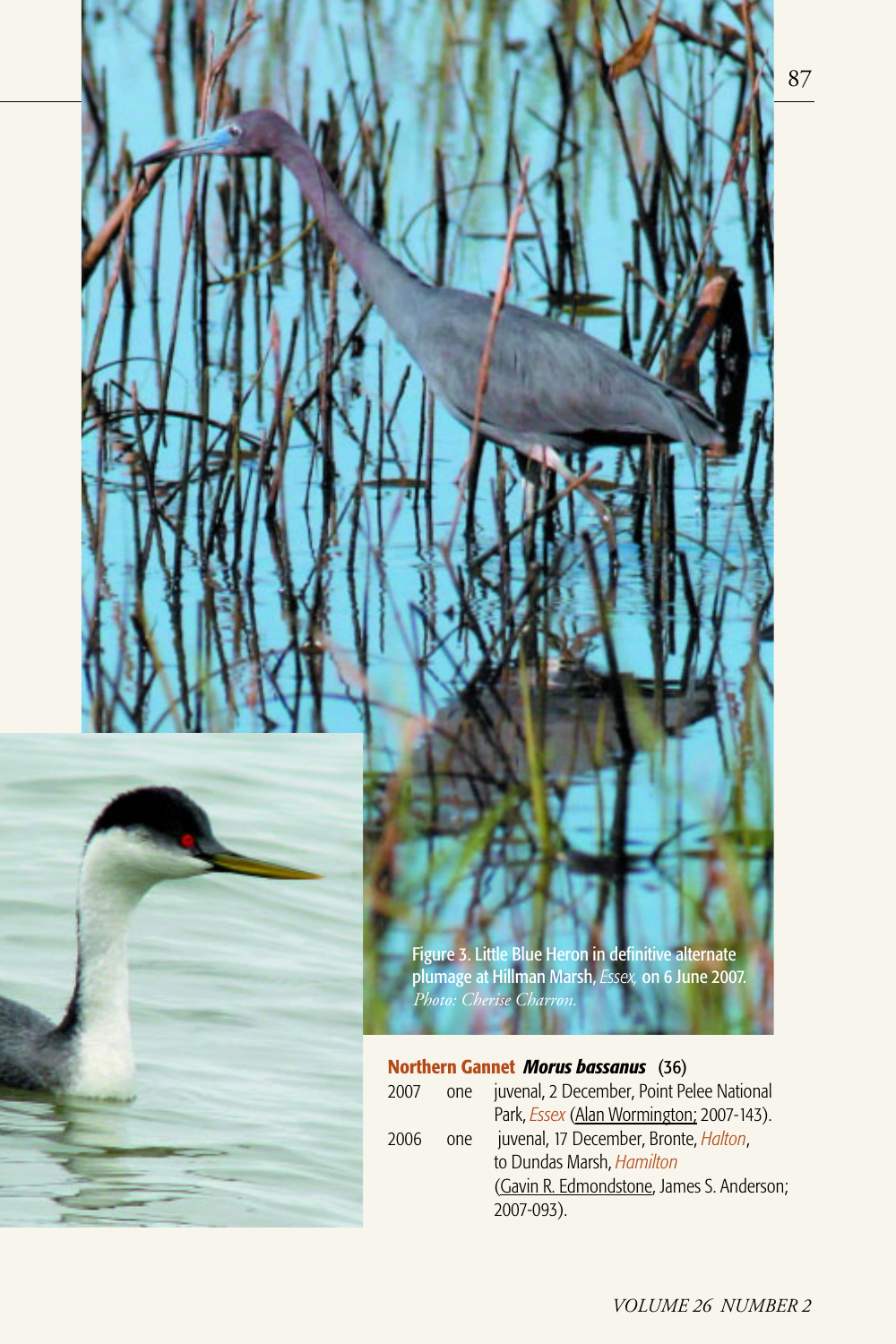#### **Great Cormorant** *Phalacrocorax carbo* (12)

2007 one definitive basic, 2 October, Wolfe Island (Marysville), *Frontenac* (Virginia Clark; 2007-094) – photos on file.

This record represents by far the earliest fall record for Ontario – the previous earliest date was a single bird collected on 21 November 1896 at Toronto, *Toronto;* the specimen resides in the ROM, but has not yet been reviewed by the OBRC.

#### **Little Blue Heron** *Egretta caerulea* (63)

| one | definitive alternate, 20 April, Toronto (Colonel Samuel Smith Park), Toronto                                                                    |
|-----|-------------------------------------------------------------------------------------------------------------------------------------------------|
|     | (Graham Jones, Jody Melanson; 2007-021) - photos on file.                                                                                       |
| one | definitive alternate, 13-16 May, St. Catharines, Niagara (Suzanne Taylor; 2007-034).                                                            |
| one | definitive alternate, 6 June, Hillman Marsh, Essex (Cherise Charron; 2007-144)<br>- photos on file.                                             |
| one | definitive adult, 2 May, Hopkins Bay, Bruce (Michael Penfold, found by John Haselmayer;<br>2007-005) – photo on file.                           |
| one | juvenal, late July - 20 August, Casselman, Prescott and Russell (Art Kornienko, Jacques M.<br>Bouvier, David Moore; 2007-022) - photos on file. |
| one | definitive adult, 7 May, Shirleys Bay, Ottawa (Ken Allison, also found by Tim Allison;<br>2007-033).                                            |
|     |                                                                                                                                                 |

#### **Yellow-crowned Night-Heron** *Nyctanassa violacea* (40)

- 2007 one definitive alternate, 9 April, Ottawa, *Ottawa* (Michele Rodrick, also found by Nicholas Baumberg; 2007-035).
- 2005 one first basic, 11-14 May, Hillman Marsh, *Essex* (A. Geoffrey Carpentier, Tim Baerwald, Brandon R. Holden, found by Mary Booker, Peter Booker; 2007-043) – photos on file.

#### **Glossy Ibis** *Plegadis falcinellus* (50)

- 2007 one definitive alternate, 20 May, Casselman, *Prescott and Russell* (Robert A. Bracken, Christina Lewis, also found by V. Bernard Ladouceur, Paul Mirsky, Jan Slumkoski, Kim Zbitnew; 2007-076).
	- one definitive alternate, 23 May, Winchester, *Stormont, Dundas and Glengarry* (David Britton, also found by Jack Romanow; 2007-077).
	- one definitive alternate, 10 June, Hillman Marsh, *Essex* (Cherise Charron; 2007-152) – photos on file.
	- one definitive alternate, 13-26 June, Brighton, *Northumberland* (William J. Edmunds, found by Erin McGauley, Karen Tomkins; 2007-116) – photos on file.

Considering the proximity of the Casselman and Winchester sites (approximately 25 kilometres apart), there exists the possibility that both records pertain to the same individual.

# **White-faced Ibis** *Plegadis chihi* (6)

2007 one definitive basic, 19-21 October, Dundas Marsh, *Hamilton* (David R. Don, Barry S. Cherriere, John Millman, Rick Lauzon, Sandra C. Hawkins, Robert Hawkins, found by David K. Donn; 2007-123) – photos on file.

one definitive basic, 20-28 October, Hillman Marsh, *Essex* (Alan Wormington, Paul D. Pratt, found by Dean J. Ware; 2007-145) – photos on file.

The Hillman Marsh bird is the latest fall record for Ontario.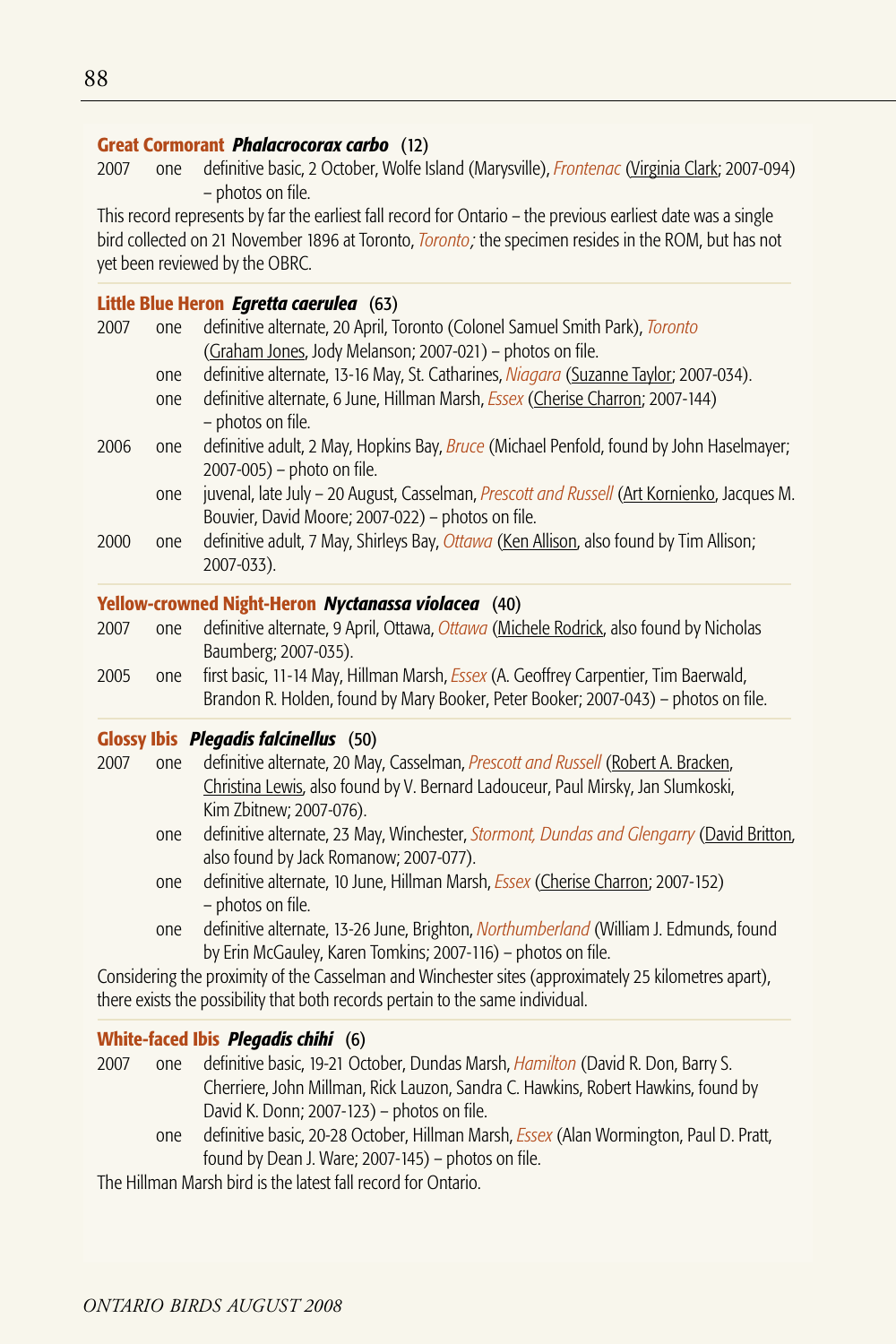

#### **Ibis species** *Plegadis sp.* (43)

| 2007 | one definitive alternate, 12-15 May, Collingwood, Simcoe (Dagmar McNichol, John McNichol; |
|------|-------------------------------------------------------------------------------------------|
|      | $2007 - 073$ ).                                                                           |

2006 one juvenal or first basic, 6-8 October, Beachburg, *Renfrew* (Ian Macfarlane; 2007-074) – photos on file.

one 9 October, Long Point Tip, *Norfolk* (Michael D. Boyd, also found by Yousif Attia; 2007-115). The ibis at Collingwood was documented in an atypical fashion. Mary Little (who did not see the bird) provided a written description that was based on photographs taken by the McNichols, who were the discoverers of the bird. Unfortunately the OBRC has yet to receive these photographs.

### **Black Vulture** *Coragyps atratus* (53)

2007 one 3 May, Point Pelee National Park and Sturgeon Creek, *Essex* (Kenneth G. Burrell, Ian M. Richards, David McNorton, Bradley Davis; 2007-146).

#### **Swallow-tailed Kite** *Elanoides forficatus* (15)

2007 one juvenal, 11 September, Harrow, *Essex* (Claude Radley; 2007-081) – photo on file. This record constitutes only the fourth accepted fall record for the province.

# **"Dark Morph" Broad-winged Hawk** *Buteo platypterus* (4)

- 2007 one first basic, 24 April, Grimsby (Beamer Memorial Conservation Area), *Niagara* (Barry S. Cherriere, also found by Glenda J. Slessor, Robert Curry; 2007-023) – photos on file.
	- one juvenal in prebasic molt, 26 April, Burlington, *Halton* (Tom Thomas; 2007-082) – photos on file.

These two records constitute the first accepted spring records for the province. Only two previous reports have been accepted by the Committee: 18 August 1992 at Woodstock, *Oxford* (Dobos 1998), and 19 September 2004 at Port Burwell and Port Stanley, *Elgin* (Crins 2006). Three as yet unreviewed reports are 30 April 1978 at Grimsby, *Niagara*, 7 May 1985 at Thunder Bay, *Thunder Bay*, (Escott 1986) and 27 April 2002 at Grimsby, *Niagara* (Curry 2006).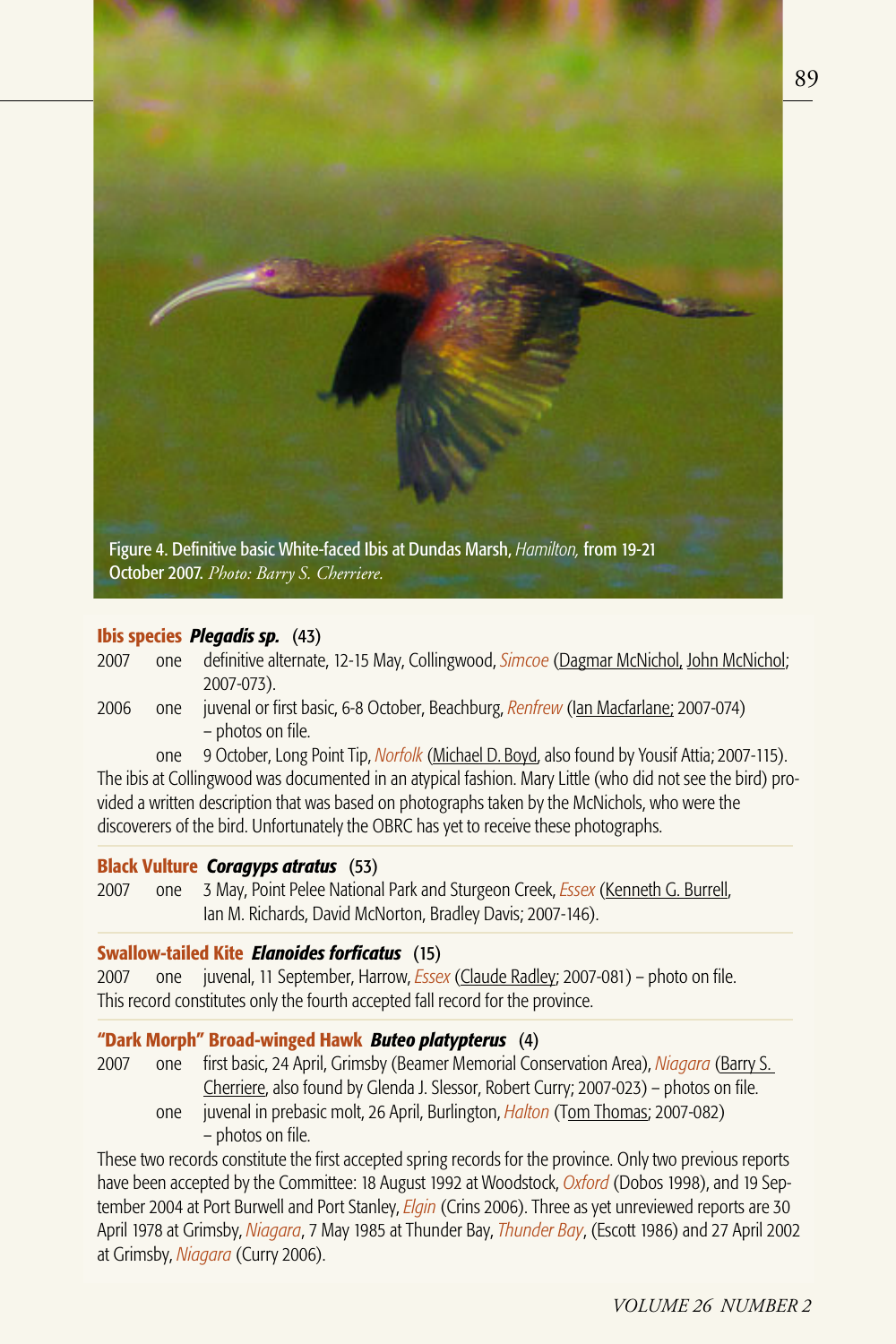

Figure 5. First basic "dark morph" Broadwinged Hawk at Grimsby, *Niagara*, on 24 April 2007. *Photo: Barry S. Cherriere.*



#### **Swainson's Hawk** *Buteo swainsoni* (50)

- 2007 one definitive basic, light morph, 4 November, Clappison's Corners, *Hamilton* (Barbara N. Charlton; 2007-103).
- 2006 one light morph, 20 September, Holiday Beach Conservation Area, *Essex*  (Claude Radley; 2007-012).
	- one juvenal, light morph, 26 September, Blenheim, *Chatham-Kent* (Ian M. Richards; 2007-006).
	- one juvenal, light morph, 5 October, Seacliff, *Essex* (Brandon R. Holden, also found by Eric W. Holden; 2007-013) – photos on file.

The Clappison's Corner bird represents the latest accepted record for the province. The previous latest date was 29 October 1984, at Holiday Beach Conservation Area, *Essex* (Crins 2004).

# **Gyrfalcon** *Falco rusticolus* South Only Before 1994 (38)

1971 one juvenal, female, dark morph, 13 November, Wellandport, *Niagara* (2007- 147) – photo on file.

This bird was picked up in an emaciated condition by a conservation officer, and brought into captivity; it was photographed on 5 January 1972 by Robert F. Andrle at the home of Kay McKeever, a wildlife rehabilitator in Vineland.

# **Snowy Plover** *Charadrius alexandrinus* (5)

2007 one definitive alternate, 29 May – 1 June, Pelee Island, *Essex* (Adam C. Pinch, Sumiko Onishi, Claire Sanders; 2007-052) – photos on file.

Figure 6. Juvenal female Gyrfalcon (dark morph) found on 13 November 1971 at Wellandport, *Niagara* (photographed in captivity on 5 January 1972). *Photo: Robert F. Andrle.*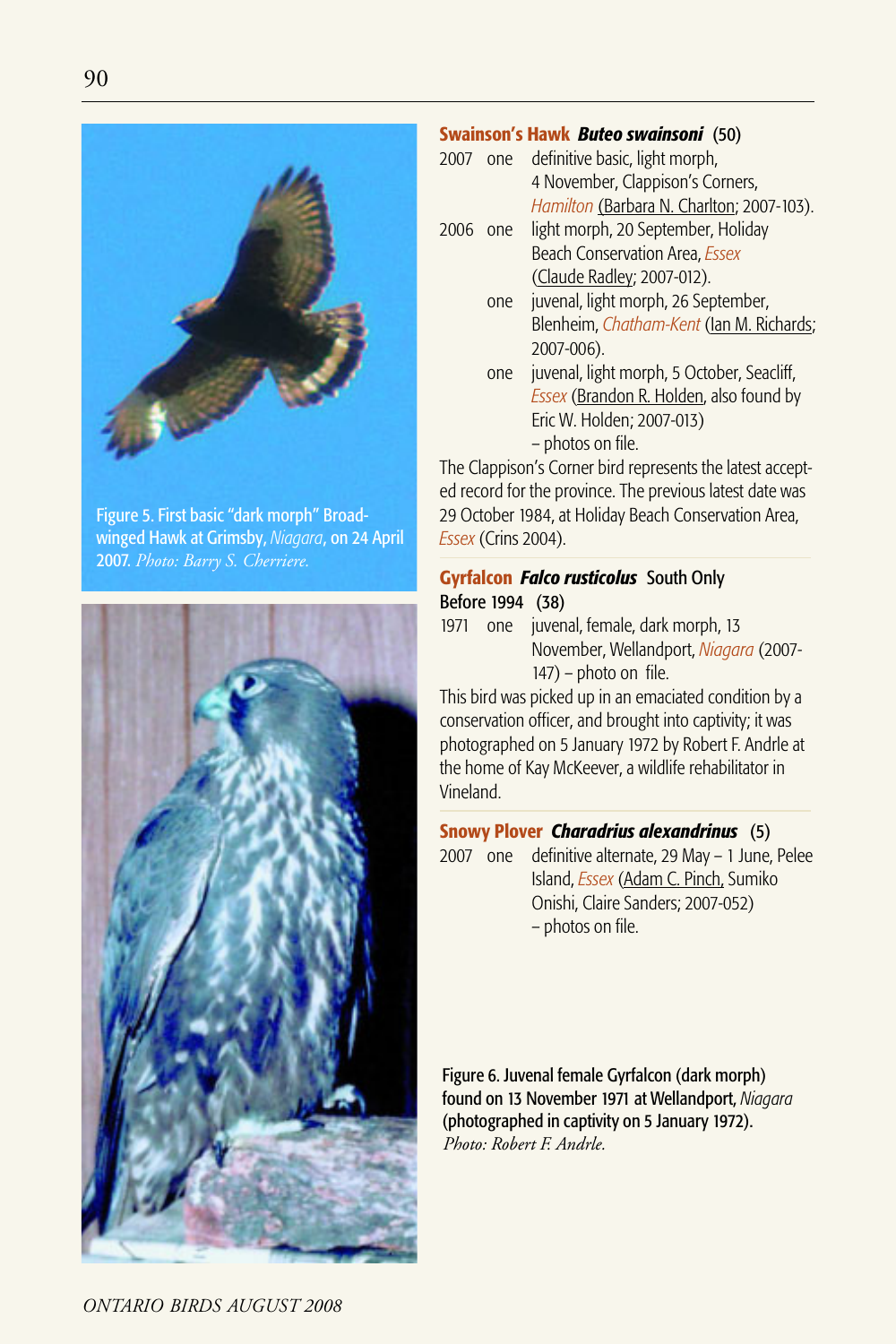#### **Piping Plover** *Charadrius melodus* (63)

| 2007 | pair | definitive alternate male and female, nest, four fledged juvenals, 13 May - 28 July,                        |
|------|------|-------------------------------------------------------------------------------------------------------------|
|      |      | Sauble Beach, Bruce (Brendan A. Toews, also found by Kimberly J. Toews; 2007-104)                           |
|      |      | - photos on file.                                                                                           |
|      | one  | definitive prebasic molt, female, 9 August, Wasaga Beach, Simcoe (David J. Milsom;                          |
|      |      | 2007-083) – photos on file.                                                                                 |
| 2006 | one  | alternate, 29-30 May, Presqu'ile Provincial Park, <i>Northumberland</i> (R. Doug McRae, found by            |
|      |      | Donald Shanahan; 2007-007).                                                                                 |
|      | one  | juvenal or basic, 27-28 July, Ipperwash Beach, <i>Lambton</i> (Tim Snieder, found by                        |
|      |      | Maris P. Apse; 2007-008).                                                                                   |
|      | one  | juvenal or first basic, 1 October - 12 November, Point Pelee National Park (1 October)                      |
|      |      | and Hillman Marsh (15 October - 12 November), <i>Essex</i> (Stephen T. Pike, Rosalee A. Hall;               |
|      |      | $2007-153$ ) – photos on file.                                                                              |
|      |      | Details of the remarkable nesting record at Sauble Reach have been published in Ontario Rirds (Toews et al. |

Details of the remarkable nesting record at Sauble Beach have been published in *Ontario Birds* (Toews *et al.* 2008). The Wasaga Beach bird was banded, which revealed that it was raised in 2003 in a captive rearing program at the University of Michigan Biological Station (Alice Van Zoeren, pers. comm.); this female bird nested in 2004 and 2005 at Sleeping Bear Dunes, Michigan, and in 2006 at North Manitou Island, Michigan. The Hillman Marsh bird is the latest fall record accepted by the OBRC, with the previous late record being 3 November 1985, at the Long Point Tip, *Norfolk* (Wormington 1987).

#### **Black-necked Stilt**

#### *Himantopus mexicanus* (16)

- 2007 one female, 22 May, Hillman Marsh, *Essex* (Stephen T. Pike, also found by Michael J. Simms; 2007-154) – photo on file.
- 2004 one 18 May, Pelee Island, *Essex* (Graeme C. Gibson; 2007-064).

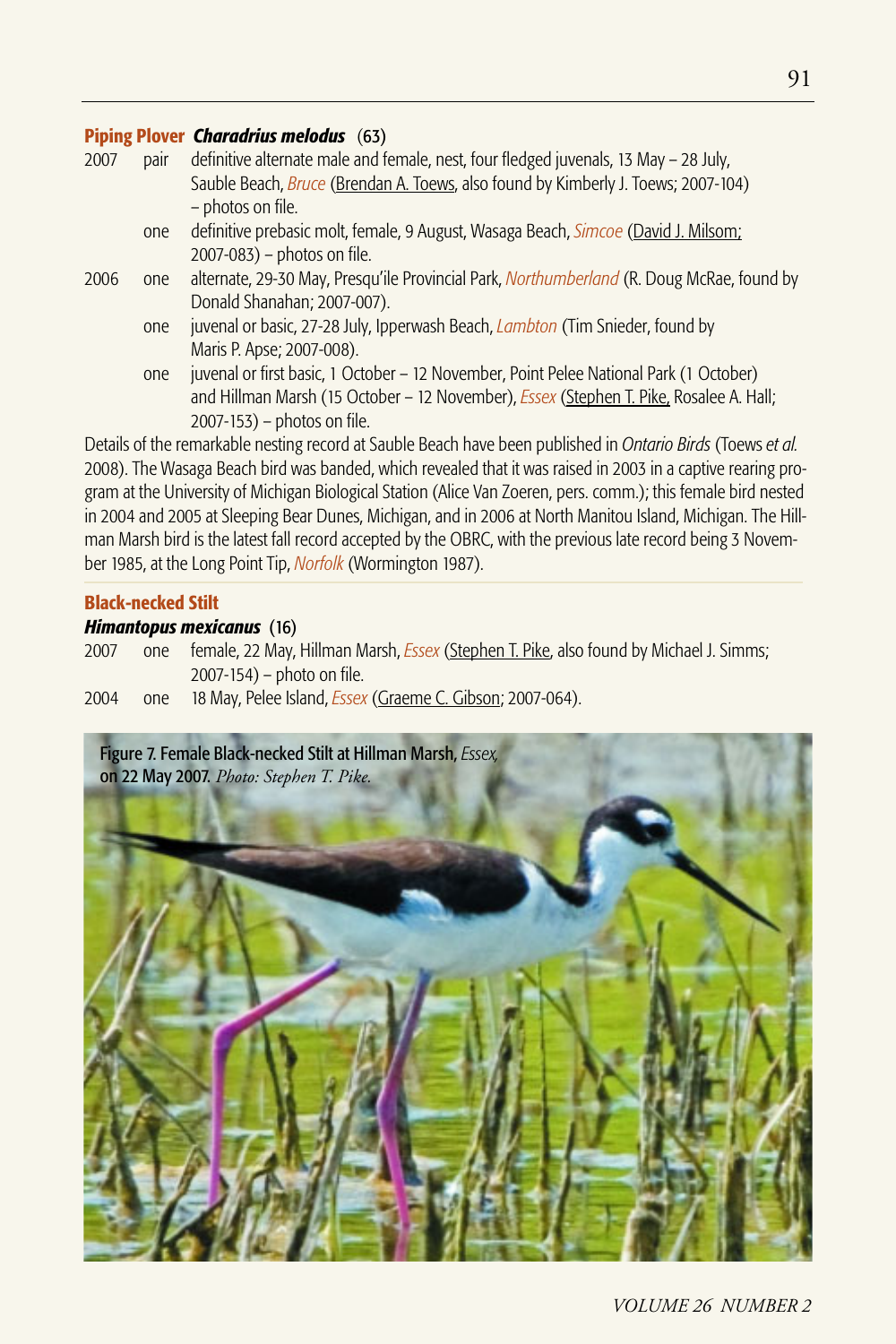

#### **Willet** *Catoptrophorus semipalmatus* North Only (15)

2007 one juvenal or first basic, *C.s. inornata*, 6 August, Thunder Bay, *Thunder Bay* (Nicholas G. Escott, found by Brian J. Moore; 2007-148) – photos on file.

# **California Gull** *Larus californicus* (50)

2007 one definitive basic, 6-8 and 15 November, Nepean, *Ottawa* (Tony F.M. Beck; 2007-124).

- 2006/07 one definitive basic, 11 November 14 January, Queenston, *Niagara* (Brandon R. Holden, Willie D'Anna, Sean Sime, Peter S. Burke, Ian M. Richards, also found by Lauren Rae; 2007-084) – photo on file.
- 2006 one definitive basic, 6 October, Wheatley Harbour, *Essex/Chatham-Kent* (Brandon R. Holden, also found by Eric W. Holden; 2007-014) – photos on file.
	- one definitive basic, 18 November, Niagara Falls, *Niagara* (Willie D'Anna, also found by Joe DiCostanzo, Betsy Potter, Sean Sime; 2007-085).

By plumage characteristics, the bird at Niagara Falls on November 18, 2006, was considered different from the individual that was present at the same time at Queenston. As in 2005 (see Crins 2006), a definitive basic bird showed up at Queenston from 11 November 2006 to 14 January 2007 – this is probably the same individual that has been returning to this location for several years. Therefore, the total number of reports cited above involves some duplication.

#### **Slaty-backed Gull** *Larus schistisagus* (4)

2006 one third basic, 2-13 December, Niagara Falls, *Niagara* (Kevin J. McGowan, Jean Iron, Willie D'Anna, Shane Blodgett, Christopher J. Escott; 2007-086) – photos on file.

The three previous records were in Niagara Falls, *Niagara,* from 24 November to 29 December 1992 (Bain 1993), Toronto, *Toronto*, from 2-9 January 1999 (Roy 2000), and Wheatley Harbour and Hillman Marsh, *Essex*, from 22-26 January 2006 (Crins 2007).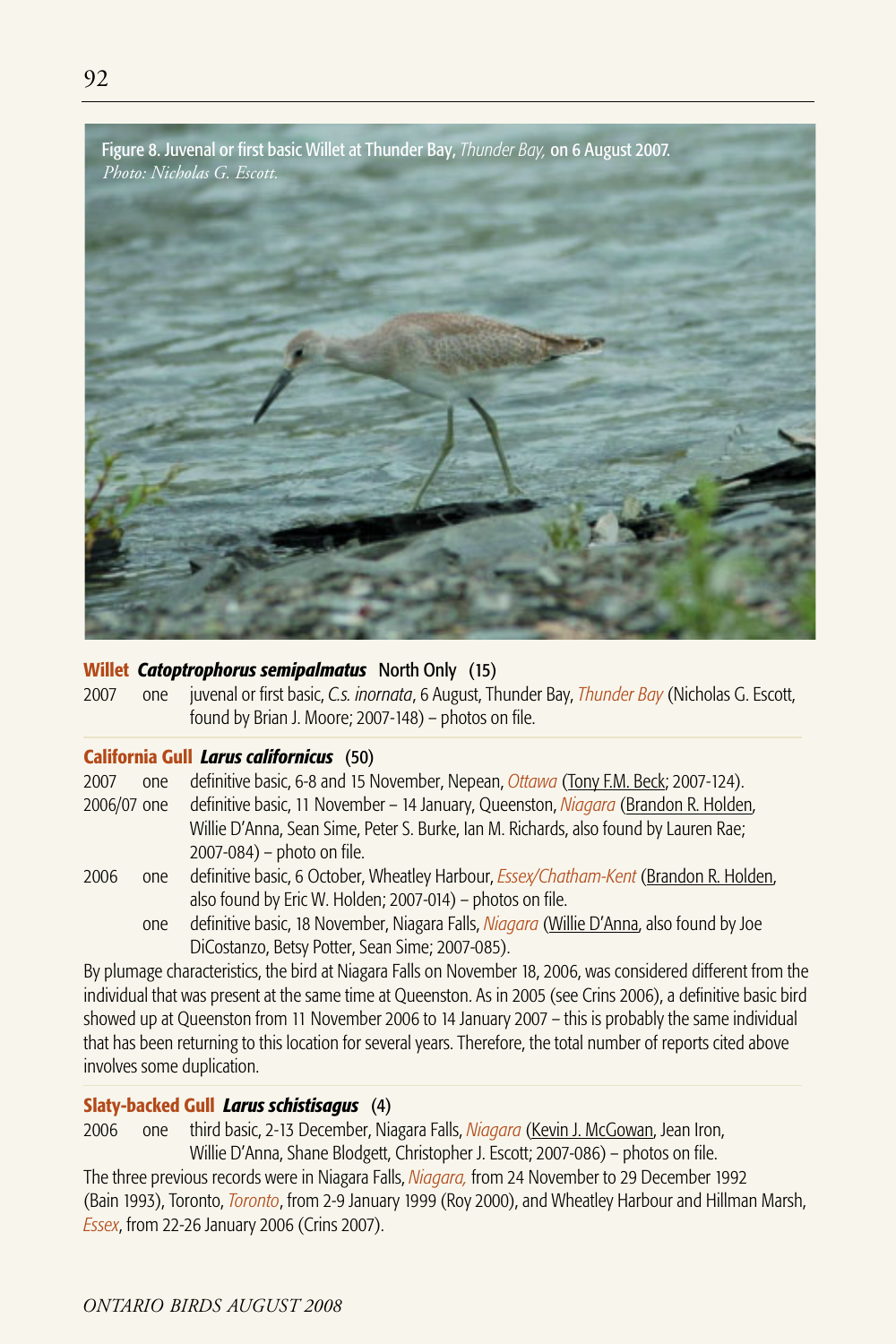Figure 9. Slaty-backed Gull in third basic plumage at Niagara Falls, *Niagara*, from 2-13 December 2006. *Photo: Jean Iron.*

#### **Black-legged Kittiwake** *Rissa tridactyla* North Only (3)

- 2007 four juvenal, 25 August, Moose
- River mouth, *Cochrane*  (Kenneth G. Burrell, also found by Michael V.A.



- Burrell, John Klymko, Devin Turner; 2007-096). one juvenal, 25 August, Moose River mouth, *Cochrane* (Kenneth G. Burrell, also found by Michael V.A. Burrell, John Klymko, Devin Turner; 2007-097).
- one juvenal, 25 August, Moose River mouth, *Cochrane* (Kenneth G. Burrell, also found by Michael V.A. Burrell, John Klymko, Devin Turner; 2007-098).

These are the first northern Ontario records to be accepted by the OBRC. Other undocumented records for northern Ontario, as yet unreviewed by the OBRC, include sightings from Netitishi Point, *Cochrane* (Wormington 2008). All three sightings involved birds that were apparently flying southwest up the Moose River in separate groups over several hours, indicating they were all different individuals. The source of these birds is not known, as the nearest breeding colonies in the Canadian Arctic are on Lancaster Sound and eastern Baffin Island. Several days of strong northeast winds preceded the sightings, suggesting that the birds may have been from breeding colonies on the Atlantic coast.

# **Arctic Tern** *Sterna paradisaea* South Only (13)

2007 two definitive alternate, 27 May, Ottawa, *Ottawa* (Robert A. Bracken, Christina Lewis, found by V. Bernard Ladouceur; 2007-053).

This record fits the usual pattern of this species in spring in southern Ontario.

#### **Razorbill** *Alca torda* (8)

2006/07 one juvenal or first basic, 19 November – 7 January, Niagara-on-the-Lake, *Niagara* (Jean Iron, Willie D'Anna, Christopher J. Escott, Bruce Wilson, Ian M. Richards, Peter S. Burke, Curtis A. Marantz, Gavin R. Edmondstone, found by Norma Platt, Bob Spahn; 2007-087) – photos on file.

Previous accepted records of this species in Ontario involved birds that stayed for much shorter periods; therefore, this long-staying bird was enjoyed by hundreds of birders from across the province (and New York).

# **Eurasian Collared-Dove** *Streptopelia decaocto* (10)

- 2007 one basic, male, 17 July 1 September, Vinemount, *Hamilton* (Stuart A. Mackenzie, Theo Hofmann; 2007-099) – photos on file.
	- one 3-9 November, Squaw Bay, *Thunder Bay* (June Huston, also found by Tom Huston; 2007-125) – photos on file.
- 2006 one 25 May, Long Point Tip, *Norfolk* (Michael D. Boyd; 2007-118).

The Squaw Bay bird represents the first record for northern Ontario, and the latest record for the province; the previous latest date was 4 September 1993 at Pittock Lake, *Oxford* (Dobos 1999). The Vinemount bird had been present for several months prior to the first documentation according to local residents (R. Dobos, pers. comm.).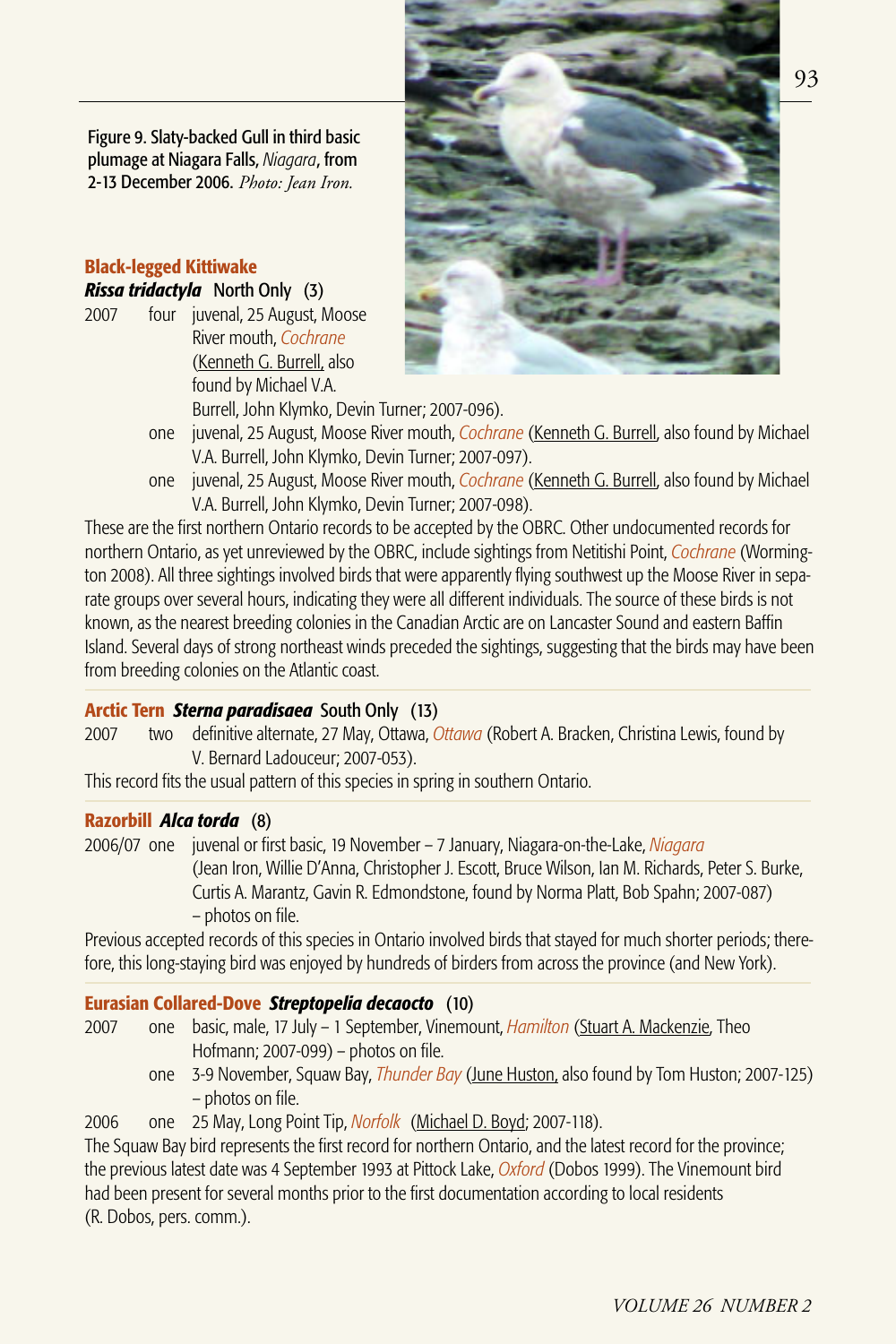# **White-winged Dove** *Zenaida asiatica* (26)

- 2007 one 15-28 November, Manitouwadge, *Thunder Bay* (Tammie Hache; 2007-133) photos on file.
- 2006 one basic, 12-13 May, Long Point Tip, *Norfolk* (Michael D. Boyd, Olivier Barden; 2007-054) – photos on file.
	- one 14-24 July (not to 25 July as published in *North American Birds* 60: 523), Nipigon, *Thunder Bay* (Betty Brill, also found by Donald Brill; 2007-015) – photos on file.
	- one 15 August 3 September, Rossport, *Thunder Bay* (David Speer; 2007-155) photo on file.
	- one 13 October, Thunder Cape, *Thunder Bay* (John M. Woodcock, also found by Maureen Woodcock; 2007-046).

The 2006 bird at Nipigon may have been the same bird as sighted at Rossport and Thunder Cape, approximately 60 and 90 kilometres away, respectively. The Manitouwadge bird was last seen in extremely poor health, having endured a number of nights with temperatures below –10°C.

# **Chuck-will's-widow**

# *Caprimulgus carolinensis* (20)

2007 one basic, female, 12 May, Long Point Provincial Park, *Norfolk*  (Christopher J. Escott, Jacques Girard; 2007-036) – photos on file. one basic, 13-14 May, Point Pelee National Park, *Essex*  (A. Geoffrey Carpentier, Jean Iron, Stewart DeWalle; 2007-126) – photos on file.

Figure 10. Male Eurasian Collared-Dove at Vinemount, *Hamilton*, from 17 July – 1 September 2007. *Photo: Stuart A. Mackenzie.*

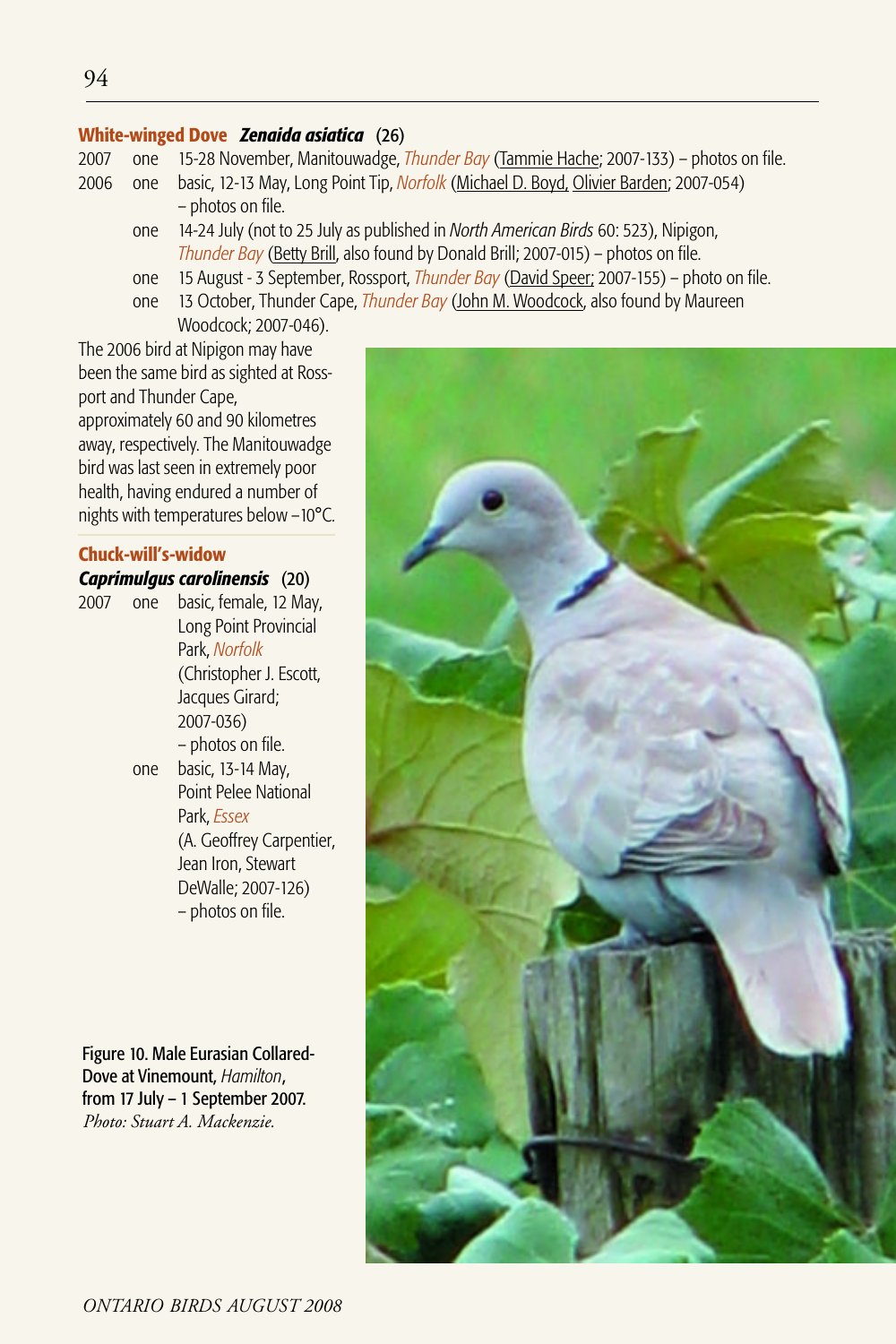

Figure 12. Basic Chuck-will's-widow at Point Pelee National Park, *Essex*, from 13-14 May 2007. *Photo: Jean Iron*.

*VOLUME 26 NUMBER 2*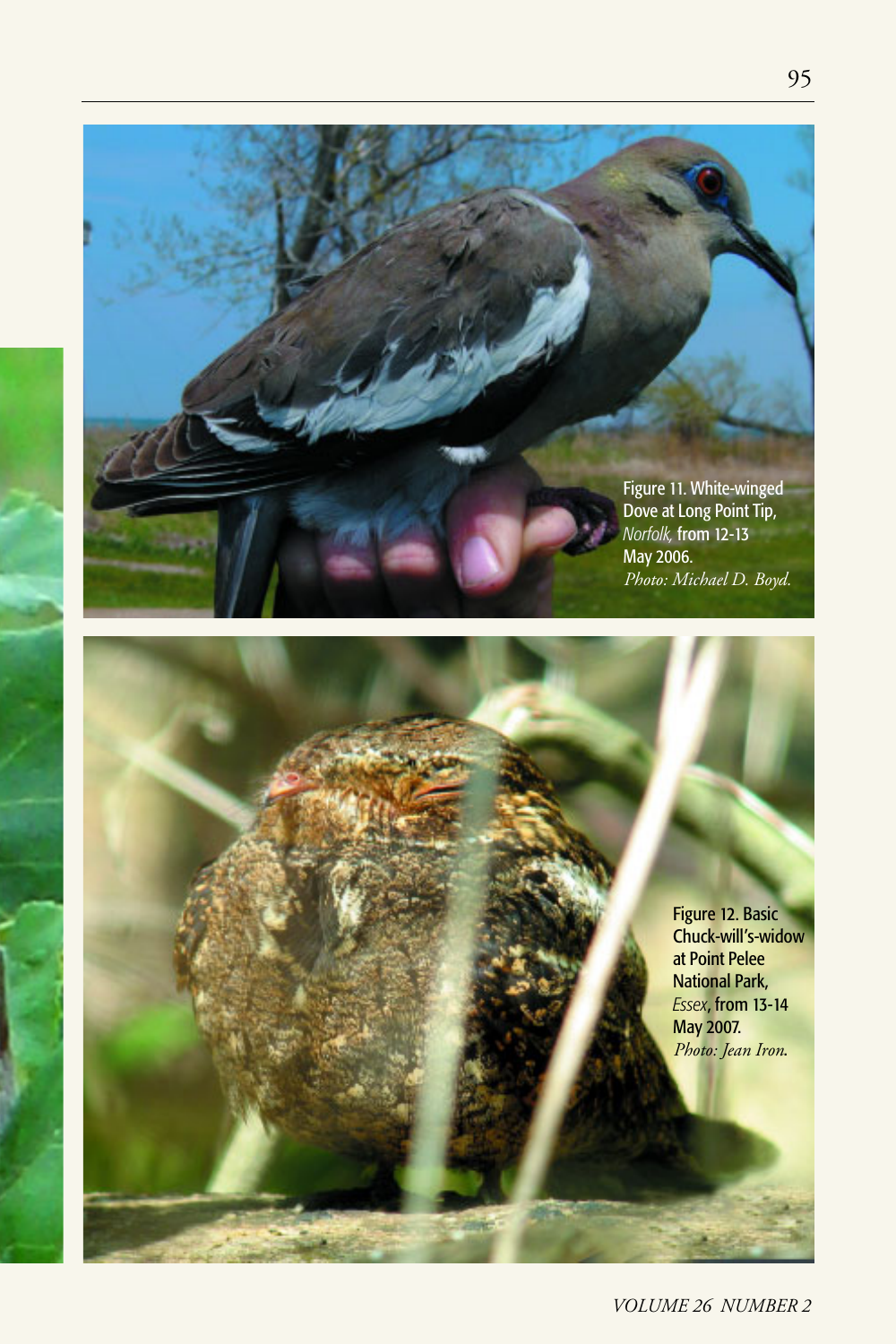

#### **Black Swift** *Cypseloides niger* (1)

2006 one 21 May, Long Point Tip, *Norfolk* (David R. Brown, Stuart A. Mackenzie, Henri Robert; 2007-047).

This exceptional record involved a bird travelling with a group of Chimney Swifts (*Chaetura pelagica)*, after several days of sustained westerly winds; the detailed report was accompanied by excellent field sketches (see Figure 13). The level of documentation was deemed sufficient to accept this record as a first for the province, even in the absence of a specimen or photograph.

#### **Rufous Hummingbird** *Selasphorus rufus* (21)

| 2007 | one definitive basic, male, 30 August, White Lake, <i>Thunder Bay</i> (Becky Johnson, Carl Johnson; |
|------|-----------------------------------------------------------------------------------------------------|
|      | $2007 - 156$ ) – photo on file.                                                                     |
|      | definitive basis female 10 November 1 Desember Vingeuille Essex (Dayl D. Draft, Carl A              |

- one definitive basic, female, 18 November 1 December, Kingsville, *Essex* (Paul D. Pratt, Carl A. Pascoe, Rachel A. Powless, found by Chris Heil, Pam Heil; 2007-157) – photos on file.
- 2005 one female or first basic male, 18 November 9 December, London, *Middlesex* (Shay Redmond, Cindy E.J. Cartwright, found by Alice Kenzie) – photo on file (2007-161).

The 2005 London record was previously accepted only as an unidentified *Selasphorus* hummingbird (see Crins 2007). However, DNA bar code analysis subsequently obtained from the University of Guelph allows this bird to be differentiated from other *Selasphorus* species.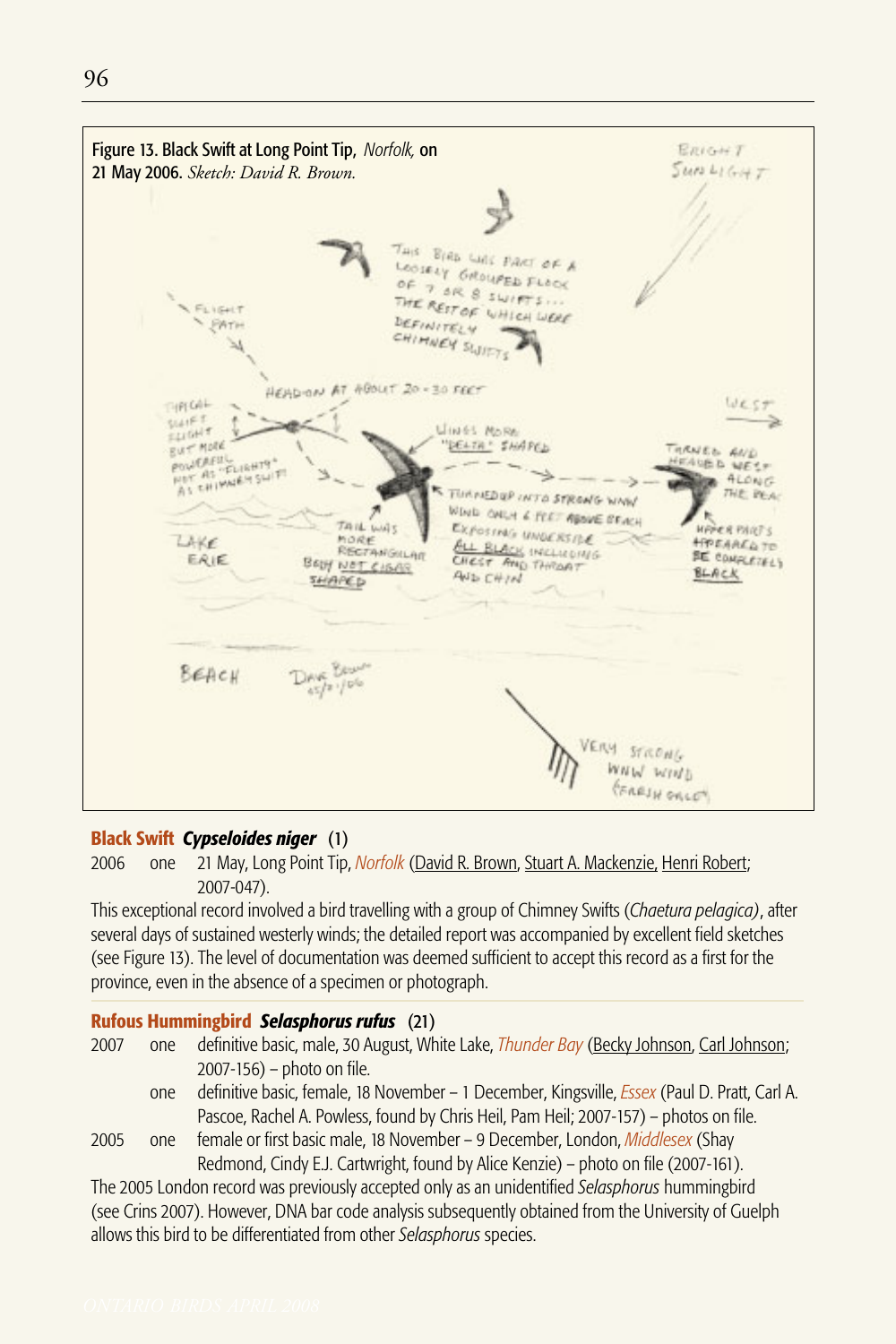

Figure 14. Cave Swallow at Erieau, *Chatham-Kent*, on 7 November 2007. *Photo: Blake A. Mann*.

**Hummingbird species** *Selasphorus sp.* (8) 2007 one female or first basic male, 15 July, Elk Lake, *Timiskaming* (Michael Werner, found by Lionel Venne; 2007-134).

#### **Red-bellied Woodpecker** *Melanerpes carolinus* North Only Before 2007 (18)

2006 one first basic, male, 20-21 October, Thunder Cape, *Thunder Bay* (John M. Woodcock, also found by Maureen Woodcock, David J.T. Hussell, Erica Dunn; 2007-025) – photo on file.

#### **Scissor-tailed Flycatcher** *Tyrannus forficatus* (53)

2007 one 9 June, Thunder Bay, *Thunder Bay* (E.R. "Ted" Armstrong, found by Heidi Strobl; 2007-149) – photo on file.

#### **Cave Swallow** *Petrochelidon fulva* (52)

- 2007 two 6-7 November, Point Pelee National Park, *Essex* (Alan Wormington, also found by Marianne B. Reid; 2007-150).
	- one *pelodoma*, 7 November, Erieau, *Chatham-Kent* (Blake A. Mann; 2007-106) photos on file.
	- one 7 November, Pelee Island, Essex (Adam C. Pinch; 2007-119).

#### **Blue-gray Gnatcatcher** *Polioptila caerulea* North Only (16)

2007 one definitive alternate, male, 26 May, Thunder Cape, *Thunder Bay* (Ray Gribble; 2007-055) – photo on file.

#### **Northern Wheatear** *Oenanthe oenanthe* (33)

2007 one juvenal or first basic, 13-15 September, Wolfe Island, *Frontenac* (Jerry Smith, Paul O'Toole; 2007-127) – photos on file. one juvenal or first basic, 14-15 October, Shrewsbury, *Chatham-Kent* (Robert Epstein, David J. Milsom, Mark K. Peck, Paul D. Pratt, found by James T. Burk; 2007-128) – photos on file. 2006 one juvenal or first basic, 6-9 September, Thunder

Bay, *Thunder Bay* (Nicholas G. Escott, found by Keith D. Wade; 2007-135) – photo on file. one juvenal or first basic, 19 October, Nepean, *Ottawa* (Christina Lewis, Robert A. Bracken, Tony F.M. Beck; 2007-018) – photo on file.

The Nepean bird represents the latest accepted fall date for the province, the previous latest date being 15 October 1995, at Oshawa, *Durham* (Dobos 1998). The Shrewsbury bird was found during the Ontario Field Ornithologists Annual Convention at Point Pelee, allowing many birders to enjoy the bird on their way home.



Figure 15. Northern Wheatear at Nepean, *Ottawa*, on 19 October 2006. *Sketch: Christina Lewis.*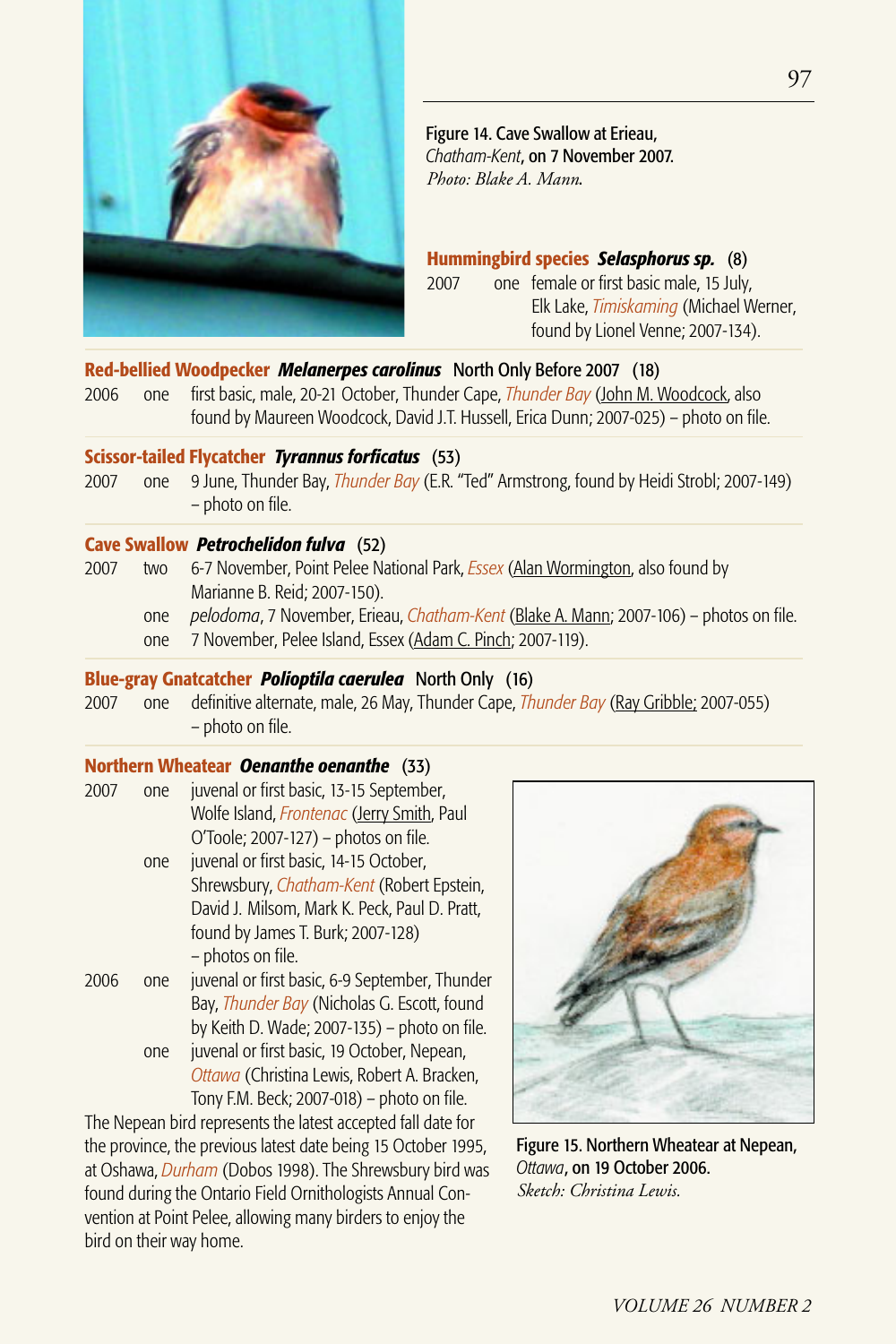

Figure 17. Townsend's Solitaire at Long Point Tip, *Norfolk,* on 6 June 2006. *Photo: Michael D. Boyd.*

*ONTARIO BIRDS AUGUST 2008*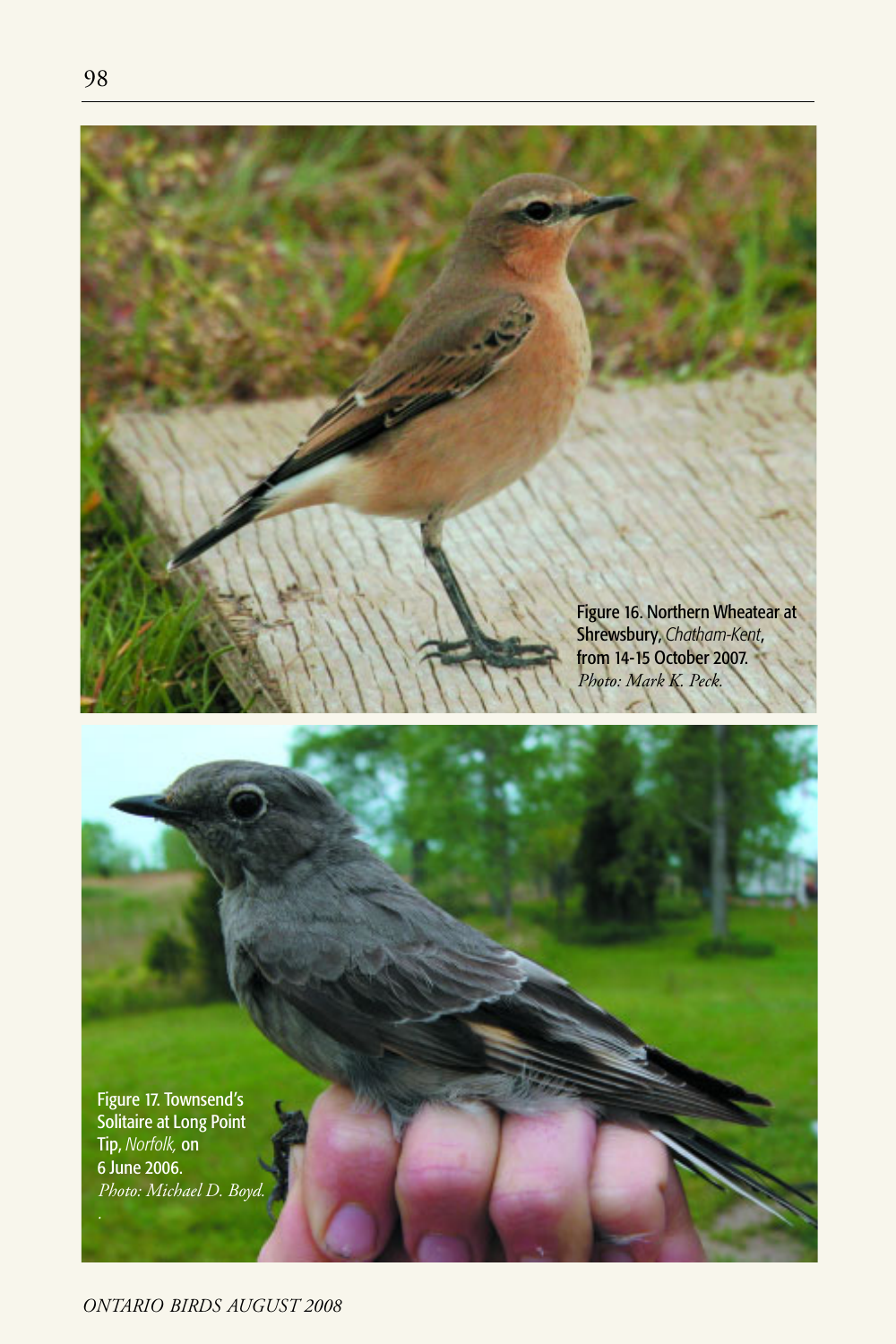#### **Townsend's Solitaire** *Myadestes townsendi* South Only After 2000 (62)

| 2007        | one  | 11 November, Halfway Lake Provincial Park, <i>Sudbury</i> (Randy N. Moratz, also found by   |
|-------------|------|---------------------------------------------------------------------------------------------|
|             |      | Rodney Campbell, Christopher T. Bell, Christopher G. Blomme; 2007-158) - photos on file.    |
| 2006/07 one |      | 5 November – 27 February (but not seen between these dates), Little Bluff Conservation      |
|             |      | Area, Prince Edward (V. Paul Mackenzie, found by Martin H. Edwards, Joel H. Ellis, Peter J. |
|             |      | Good, Kathy Innes, Bud Rowe, Ronald D. Weir; 2007-026) – photos on file.                    |
| 2006        | one. | first basic, 6 June, Long Point Tip, Norfolk (Henri Robert, Michael D. Boyd, also found by  |
|             |      | Simone Immler, Carl Wegenschimmel, Elizabeth Denten; 2007-048) – photos on file.            |
| 2005/06 one |      | 31 December - 1 April, Reevecraig, Ottawa (Susan Lehmann, Rubby Neville; 2007-038)          |
|             |      | - photos on file.                                                                           |

The Long Point bird represents the latest accepted spring record for the province; the previous latest date was 11 to 15 May 2002 at Point Pelee National Park, *Essex* (Crins 2003).

#### **"Audubon's" Yellow-rumped Warbler** *Dendroica coronata memorabilis/auduboni* (8)

- 2007 one alternate, male, 27 April 3 May, Presqu'ile Provincial Park, *Northumberland* (Margaret J.C. Bain, Owen Weir, Rod Lee, Chris Hominuk; 2007-056) – photos on file.
	- one 7 May, Mountsberg Conservation Area, *Hamilton/Wellington* (Marian L. Thorpe; 2007-057).

## **Yellow-throated Warbler** *Dendroica dominica* North Only (South Before 1994) (75)

2007 one *albilora,* 18 May (not 19 May as published in *North American Birds* 61: 436), Thunder Cape, *Thunder Bay* (Allan Hale; 2007-039) – photo on file.

This record is the first accepted sighting for northern Ontario since 2000 and also constitutes the first spring record.

# **"Yellow-lored" Yellow-throated Warbler**  *Dendroica dominica dominica* (3)

2007 one male, 26-30 April, Stoney Creek, *Hamilton* (Jean Iron, found by Karl Dix; 2007-136) – photos on file.

This subspecies, the more southern of the two continental subspecies recorded so far in Ontario, has only two previous accepted records for the province: 14 October to 13 November 1982, Moosonee, *Cochrane* (James 1983), and 12 November to 4 December 1993, Sault Ste. Marie, *Algoma,* (Bain 1994); details of the Moosonee bird were previously published (see McRae and Hutchison 1983). There are two undocumented records that have yet to be adjudicated by the OBRC: 13 August 1971, Hamilton, *Hamilton*  (Curry 2006), and 8 September to 3 October 1993, Teeswater, *Bruce* (Wormington 2008).



Figure 18. "Yellow-lored" Yellow-throated Warbler at Stoney Creek, *Hamilton*, from 26-30 April 2007. *Photo: Jean Iron.*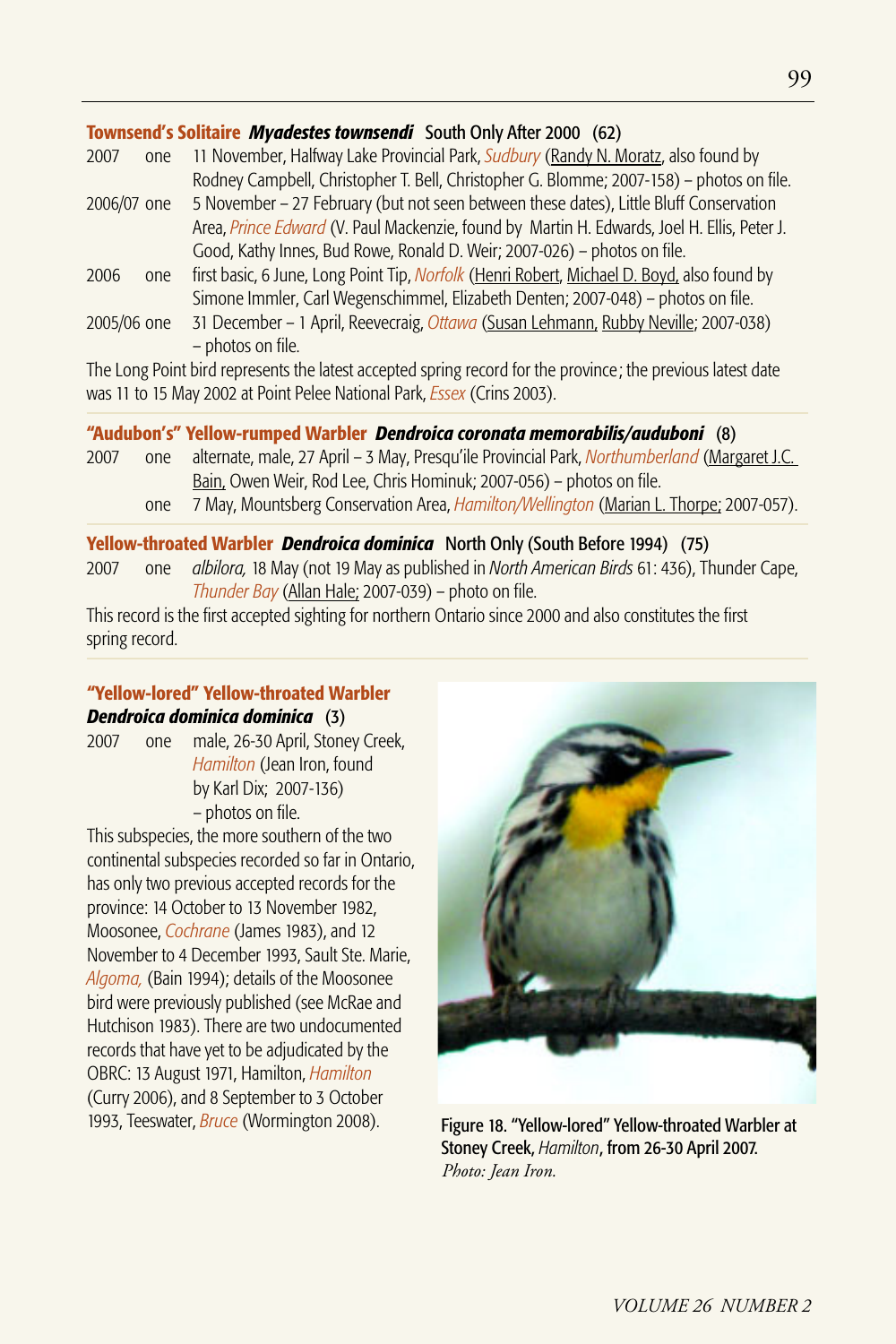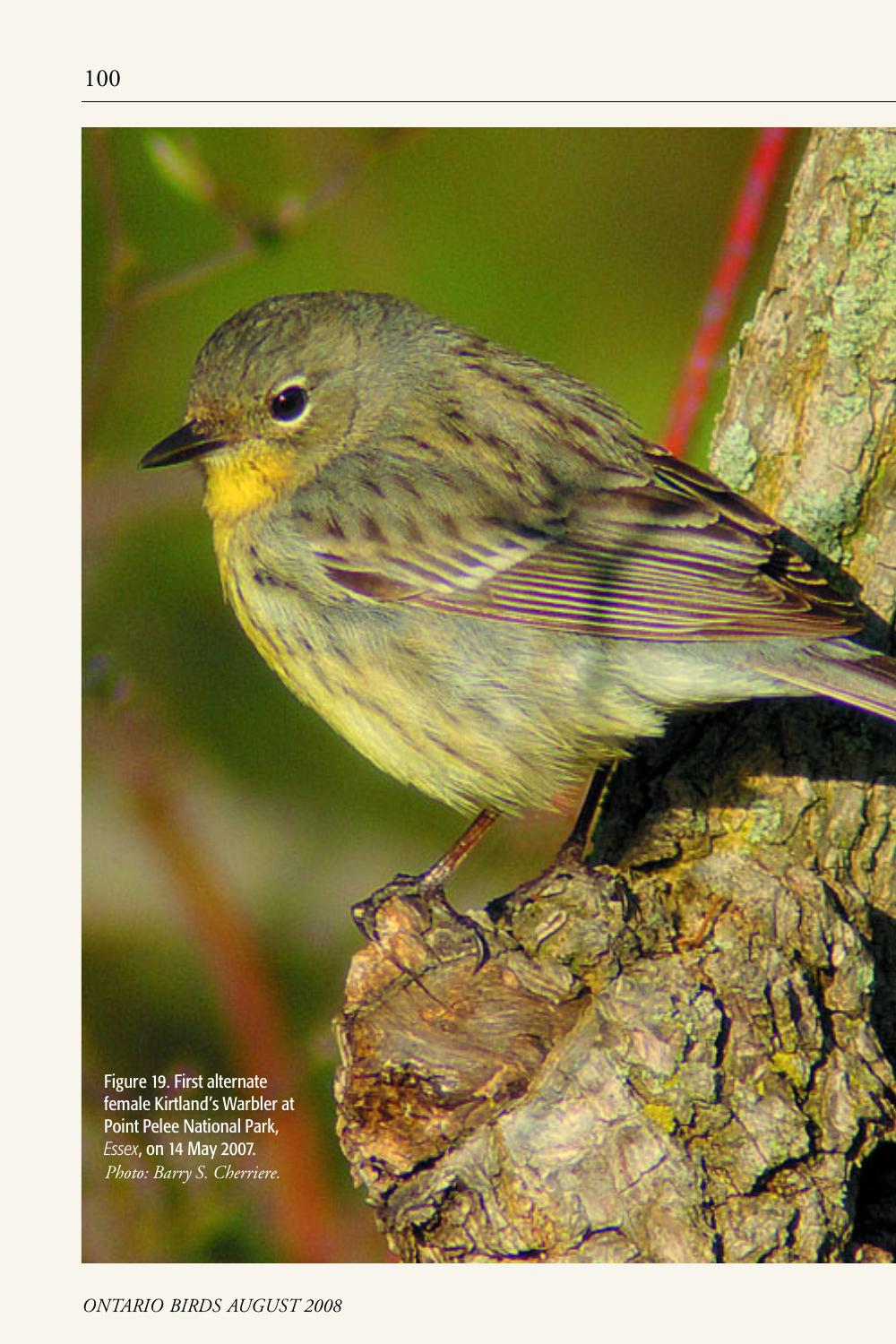

# **Kirtland's Warbler** *Dendroica kirtlandii* (38)

2007 one first alternate, female, 14 May, Point Pelee National Park, *Essex* (Kevin A. McLaughlin, Barry S. Cherriere, also found by Robert L. Waldhuber; 2007-129) – photos on file. one male, 18 May, Rondeau Provincial Park, *Chatham-Kent*  (Blake A. Mann; 2007-049).

# **Hooded Warbler** *Wilsonia citrina* North Only (5)

2005 one female, 22 April, Thunder Bay (not Geraldton as published in *North American Birds* 59: 591), *Thunder Bay* (Barry Atkinson; 2007-058) – photo on file.

This record, only the fifth accepted for northern Ontario, constitutes only the second in spring; the other spring record was 23 May 1994 at Thunder Cape, *Thunder Bay* (Pittaway 1995).

#### **Western Tanager** *Piranga ludoviciana* (22)

2005 one definitive alternate, male, 21 May, Houghton Centre, *Norfolk* (David J. Agro, also found by Peter Carson, Allan Arthur; 2007-027).

#### **Lark Sparrow** *Chondestes grammacus* (77)

- 2007 one male, 12 May, St.Williams, *Norfolk* (Christopher J. Escott; 2007-137) – photos on file.
- 2006 one first alternate/basic, 26 April, Long Point Tip, *Norfolk* (Michael D. Boyd, also found by Peter H. Coo, Barbara Bleho, Leslie Latt; 2007-050) – photo on file.
	- one 8 May, Cabot Head, *Bruce* (Stéphane Menu; 2007-068) – photos on file.

At Walsingham, *Norfolk*, two singing males were present from 14 May – mid-June 2007. Considering the proximity to St. Williams, it is possible one of these birds is the same as the 12 May individual, but there is no direct evidence to support this viewpoint. Furthermore, the OBRC has yet to receive any documentation for the birds at Walsingham.

# **Henslow's Sparrow** *Ammodramus henslowii* (17)

- 2007 one 17 March, Point Pelee National Park, *Essex* 
	- (Adam C. Pinch, Blake A. Mann, Robert Dietz; 2007-028) – photos on file.
	- one 29-30 April, Point Pelee National Park, *Essex*  (Ian M. Richards, Stephen T. Pike, found by Peter Granka; 2007-040) – photos on file.
	- one 3-7 May, Point Pelee National Park, *Essex*  (David J. Milsom; 2007-138) – photos on file.
	- one 12 May, Point Pelee National Park, *Essex* (Eric W. Holden, also found by Brandon R. Holden; 2007-130) – photos on file.
	- one male, 26 May, Kirkfield, *Victoria* (Robert Carswell, also found by Don Barnett, Lynne Freeman; 2007-090).

The 17 March record represents the earliest spring migrant for the province.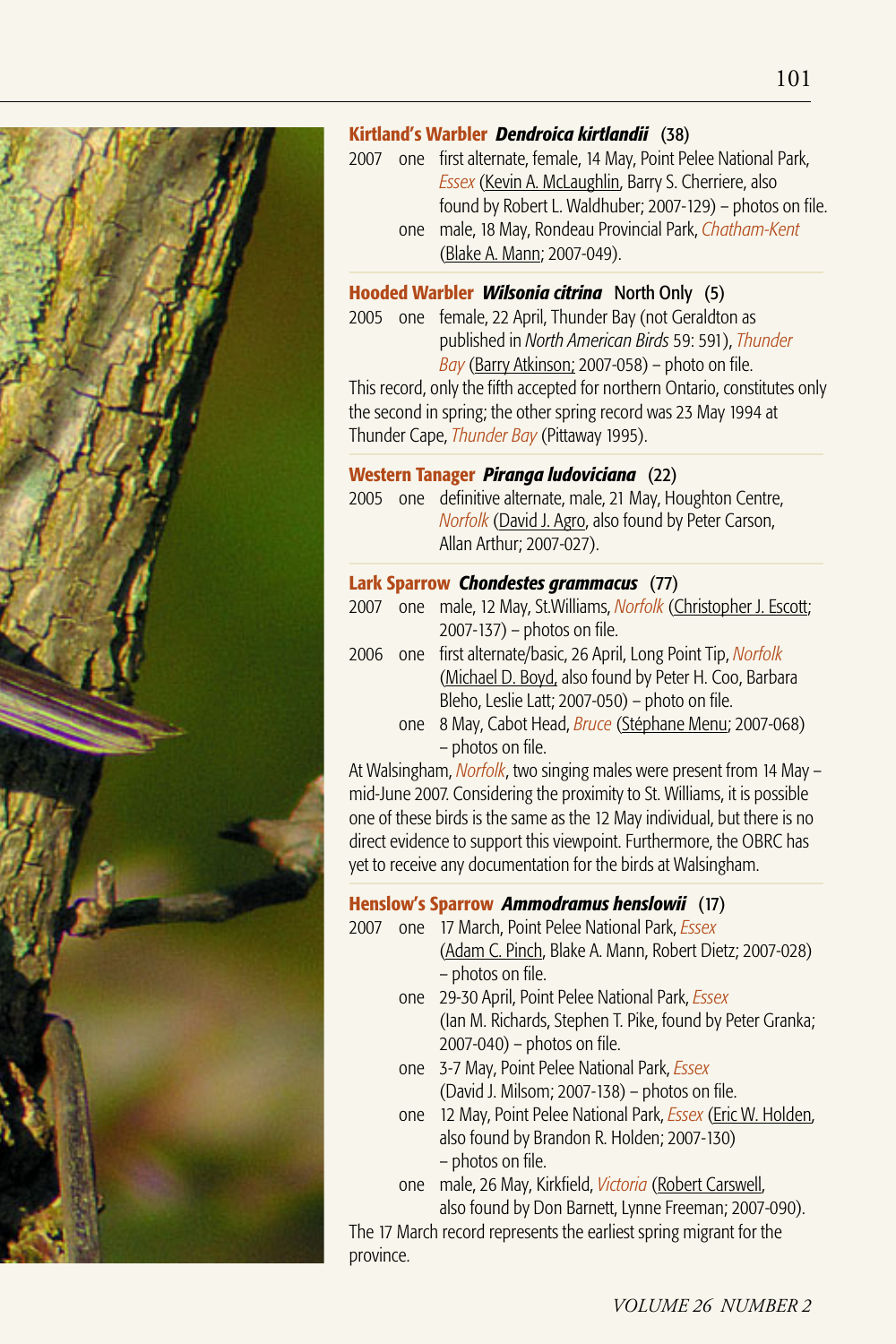



*ONTARIO BIRDS AUGUST 2008*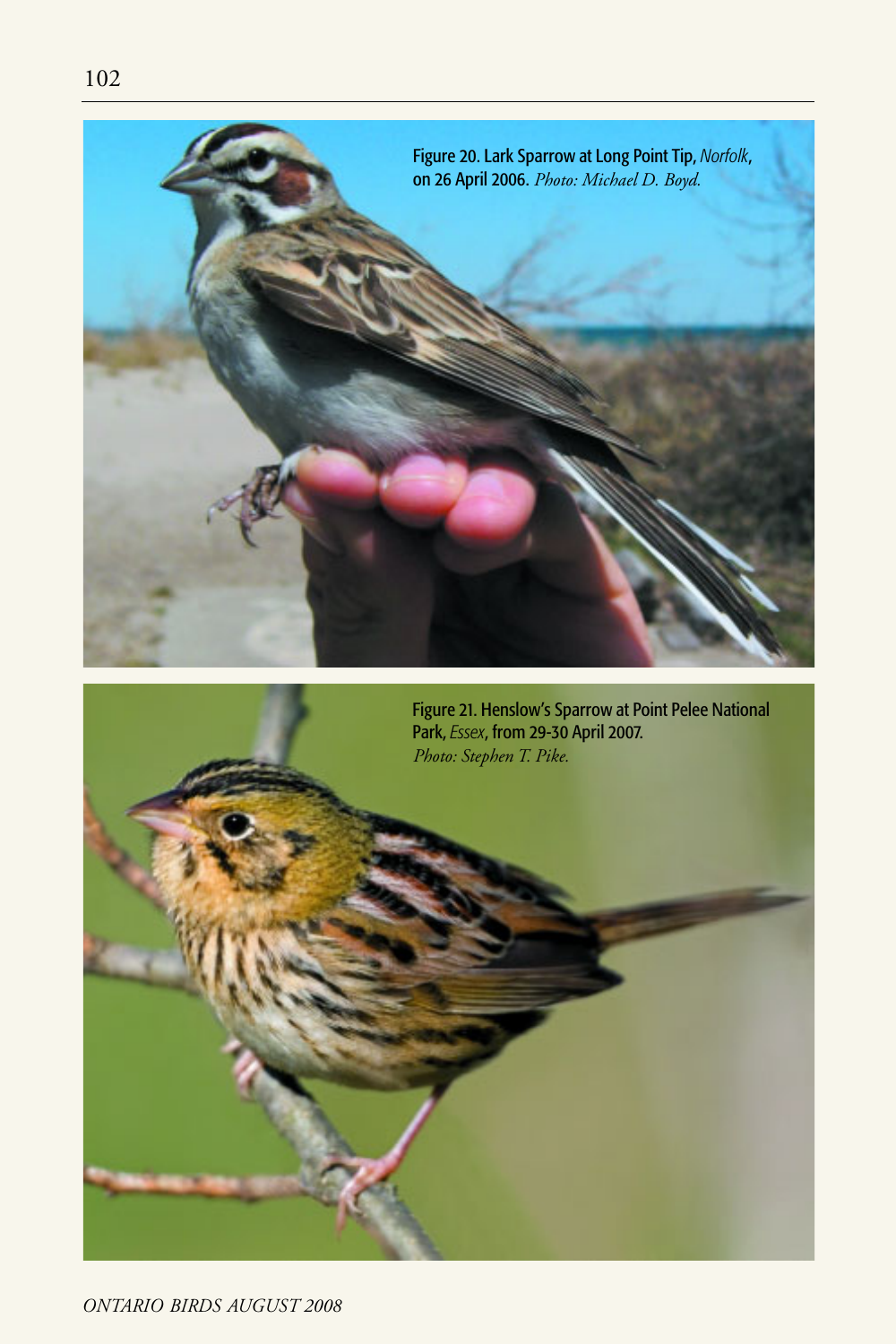

#### **Blue Grosbeak** *Passerina caerulea* (66)

|      |     | Painted Bunting <i>Passerina ciris</i> (23)<br>ooce (I Cili I I I II DI DI DI Clil IV I                            |
|------|-----|--------------------------------------------------------------------------------------------------------------------|
|      |     | - photos on file.                                                                                                  |
|      | one | by Darrell Parsons; 2007-029).<br>first alternate, male, 16-17 May, Etobicoke, Toronto (Alyson Hazlett; 2007-030)  |
|      | one | - photos on file.<br>definitive alternate, male, 11 May, Pelee Island, <i>Essex</i> (Y. Robert Tymstra, also found |
| 2007 | one | definitive alternate, male, 2-4 May, Bay Lake, <i>Parry Sound</i> (Kip Daynard; 2007-059)                          |

2006 one female or first alternate male, 15 May, Rondeau Provincial Park, *Chatham-Kent* (Sylvain Sabourin, found by Alison J. Bentley, Stewart Bentley; 2007-009) – photos on file. one definitive alternate, male, 26 May, Sudbury (Lake Nepahwin), *Sudbury (*Stephen Monet, found by Connie Monet; 2007-010) – photos on file.

#### **Dickcissel** *Spiza americana* North Only (16)

- 2007 one first basic, male, 26 October 2 November, Dryden, *Kenora* (Penny Ratushniak; 2007-159) – photos on file.
- 2006 one definitive alternate, male, 12 June, Rainy River, *Rainy River* (James E. Heslop; 2007-020) – photos on file.

# **Gray-crowned Rosy-Finch** *Leucosticte tephrocotis* (10)

2006/07 one 30 December – 20 March, Atikokan, *Rainy River* (Thomas J. Nash; 2007-108).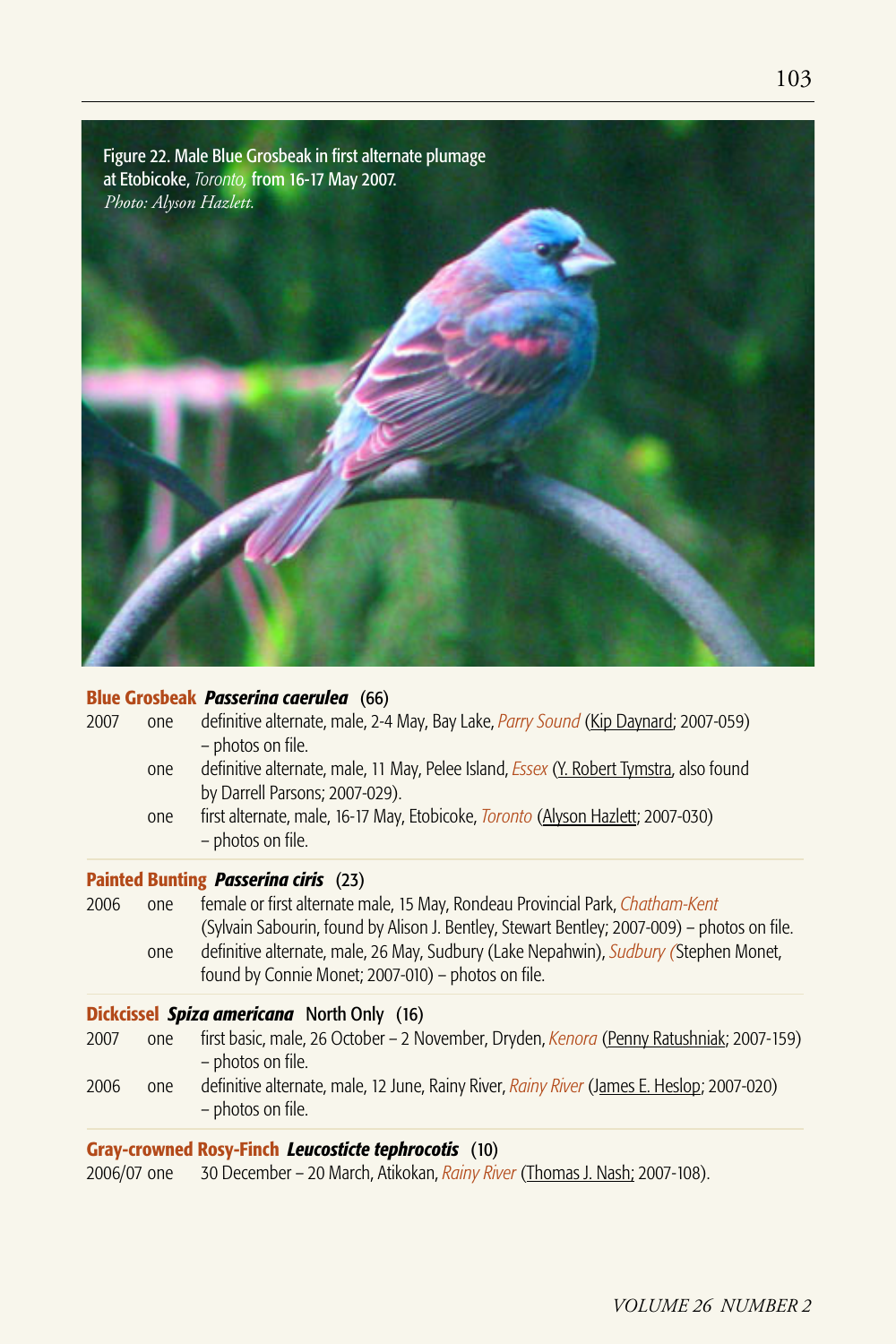Birds in this category are considered by the Committee to be correctly identified, but their origin is questionable. These birds may have escaped or may have been released from captivity. However, if new evidence suggesting wild origin becomes available, such reports may be reconsidered by the Committee.

**2007** European Goldfinch (*Carduelis carduelis*), one, mid-January, Moonbeam, *Cochrane*  (Denis A. Trudel; 2007-110) – photos on file.

> European Goldfinch, one, 4 May, Toronto, *Toronto* (Sandra Eadie, also found by Linda Wells; 2007-060).

European Goldfinch, one, 18 December, Huntsville, *Muskoka* (Justin Peter, Tracey Harper, also found by Chris Boettger; 2007-160) – photo on file.

- **2006/07** Barnacle Goose (*Branta leucopsis*), one, definitive basic, 9 December 7 January, Beamsville, *Niagara* (Brandon R. Holden, found by Jennie Foley, Mike Foley; 2007-091) – photo on file.
- **2006** Black-billed Magpie (*Pica hudsonia*), one, 11-13 October, Windsor, *Essex* (Mathilda Thibert, found by Mr. Dito, Robert Thibert; 2007-017) – photo on file.

European Goldfinch, one, 22 April, Huntsville, *Muskoka* (J. Burke Korol; 2007-140) – photo on file.

The sightings of Eurasian songbirds, such as European Goldfinch, continue although there is still no evidence to suggest that they are now established in the province.

# Identification Uncertain

The documentation received for the following reports generally was found not to be detailed enough to eliminate similar species unequivocally. In many cases, Committee members felt that the species being described probably was correctly identified, but that the details provided in the report, perhaps due to factors such as the conditions during the observation, were insufficient. It should be noted that any of these reports may be re-submitted if additional documentation becomes available.

**2007** Neotropic Cormorant (*Phalacrocorax brasilianus*), one, 17-19 July, London, *Middlesex*  – photo on file (2007-072).

Little Blue Heron, one, 9 July, Stouffville, *York* (2007-061).

Yellow-crowned Night-Heron, one, 7 June – mid-June, Sharbot Lake, *Frontenac* (2007-062).

Glossy Ibis, one, 16 May, Ottawa, *Ottawa* (2007-075).

Black Vulture, fourteen, 30 September, Rattlesnake Point, *Halton* – photos on file (2007-095).

White-tailed Kite (*Elanus leucurus*), 16 June and 23 July, Kingston, *Frontenac* (2007-063).

Broad-winged Hawk (dark morph), one, 3 May, French River, *Parry Sound*  – photos on file (2007-044).

Broad-winged Hawk (dark morph), one, 3 May, Mattawa, *Nipissing* – photos on file (2007-045). Rufous Hummingbird, one, 19 July, Sharbot Lake, *Frontenac* (2007-088).

Green Woodpecker (*Picus viridis*), one, 21 May, Selkirk Provincial Park, *Haldimand* (2007-037).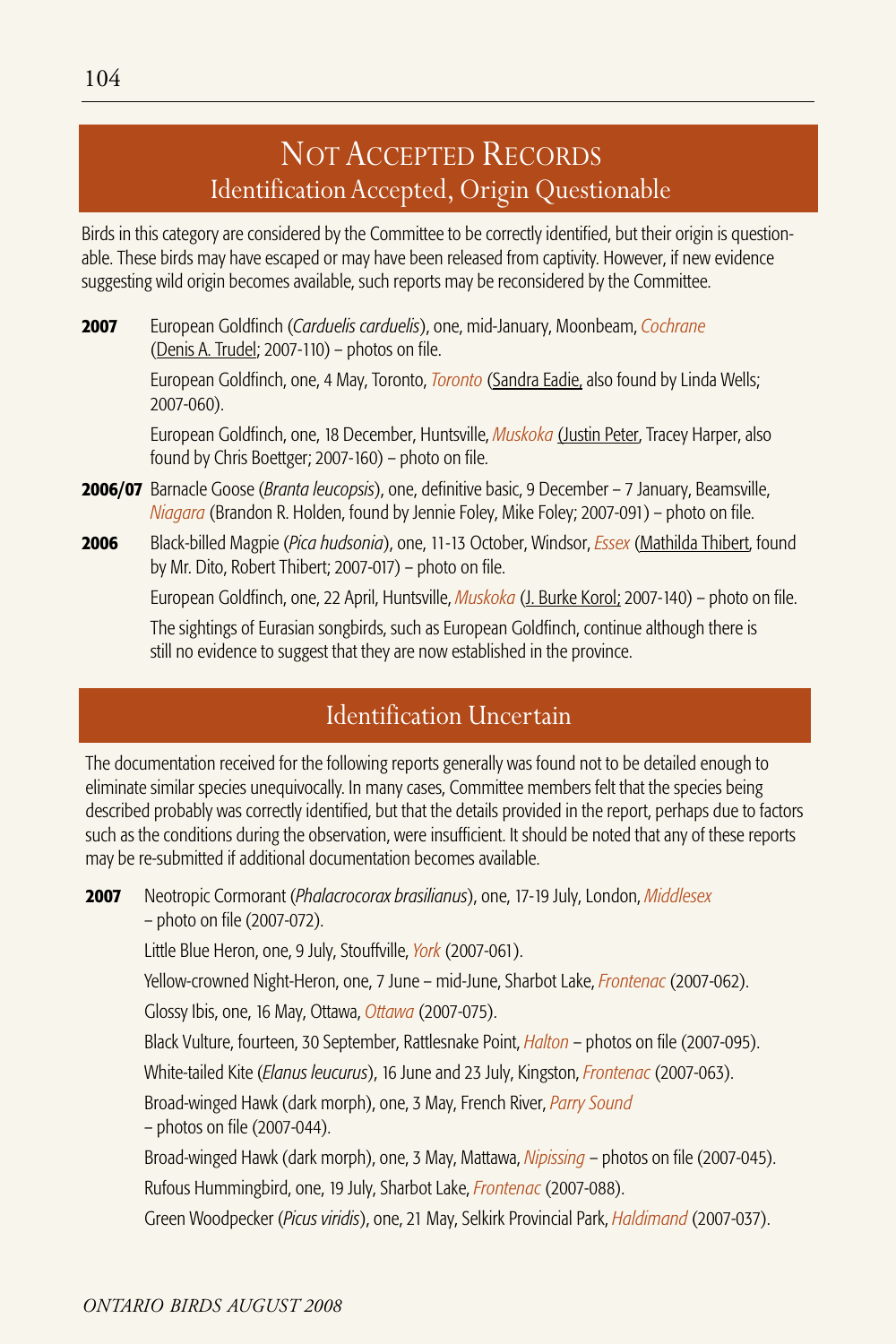Vermilion Flycatcher (*Pyrocephalus rubinus*), one, 10 July, Westport, *Leeds and Grenville*  (2007-078). Cassin's Kingbird (*Tyrannus vociferans*), two, mid-June – 25 June, Cambridge, *Waterloo* (2007-065). Cave Swallow, one, 23 October, Dundas Marsh, *Hamilton* (2007-105). Steller's Jay (*Cyanocitta stelleri)*, two to three, 8 July, Toronto, *Toronto* (2007-066). Northern Wheatear, one, 8-9 November, Hamilton, *Hamilton* – photo on file (2007-107). Swainson's Warbler (*Limnothlypis swainsonii*), one, 29 August, Whitby, *Durham* (2007-089). Spotted Towhee (*Pipilo maculatus*), two, 31 May and 19 June, Hillsport, *Thunder Bay*  – photos on file (2007-067). Lark Bunting (*Calamospiza melanocorys*), one, 7 July, Bracebridge, *Muskoka* (2007-079). Blue Grosbeak, two, 15 June, Rattlesnake Point Conservation Area, *Halton*  – photos on file (2007-069). Blue Grosbeak, one, 1 July, Uxbridge, *Durham* – photos on file (2007-080). Blue Grosbeak, two, 17 July, Rockwood, *Wellington* (2007-070). "Pink-sided" Dark-eyed Junco (*Junco hyemalis mearnsi)*, one, 16 November, Whitby, *Durham*  – photo on file (2007-120). Cassin's Finch (*Carpodacus cassinii*), one, 28 October, Cobourg, *Northumberland* (2007-109). **2006** Ross's Goose, one, 21 December, Pine Beach, *York –* photos on file (2007-112). Yellow-billed Loon (*Gavia adamsii)*, one, 11 August, Bidwell Lake, *Nipissing*  – photos on file (2007-113). Yellow-billed Loon, one, 14 October, Thunder Cape, *Thunder Bay* (2007-051). Yellow-crowned Night-Heron, one, 7 October, Amherstburg, *Essex* (2007-011). Long-tailed Jaeger (*Stercorarius longicaudus)*, one, 29 August, Long Point Tip, *Norfolk* (2007-117). Lucifer Hummingbird (*Calothorax lucifer*), one, 14 September, Ridgeway, *Niagara* (2007-016). *Selasphorus* hummingbird, one, 30 October, Belleville, *Hastings* – photo on file (2007-024). Northern Wheatear, one, 1 November, Georgetown, *Halton* (2007-019). Lark Bunting, one, 10 November, Whitby, *Durham* (2007-139). Lazuli Bunting (*Passerina amoena*), one, 23 May, Prince Edward Point, *Prince Edward* – photos on file (2007-100).

# Corrections/Updates to Previous OBRC Reports

#### **2006 Report (Ontario Birds 25: 50-68):**

- under Yellow-crowned Night-Heron, insert "Marianne B. Reid" before "Alan Wormington".
- under Sage Thrasher, add "Willie D'Anna" after "Brandon R. Holden".

#### **2003 Report (Ontario Birds 22: 54-74):**

• under White-faced Ibis, insert "Alan Wormington" before "Stephen T. Pike" and delete "found by Edward P. LeBlanc"; change "5 May" to "4-5 May"; and change locations to read "Point Pelee National Park (4 May) and Sturgeon Creek (5 May)."